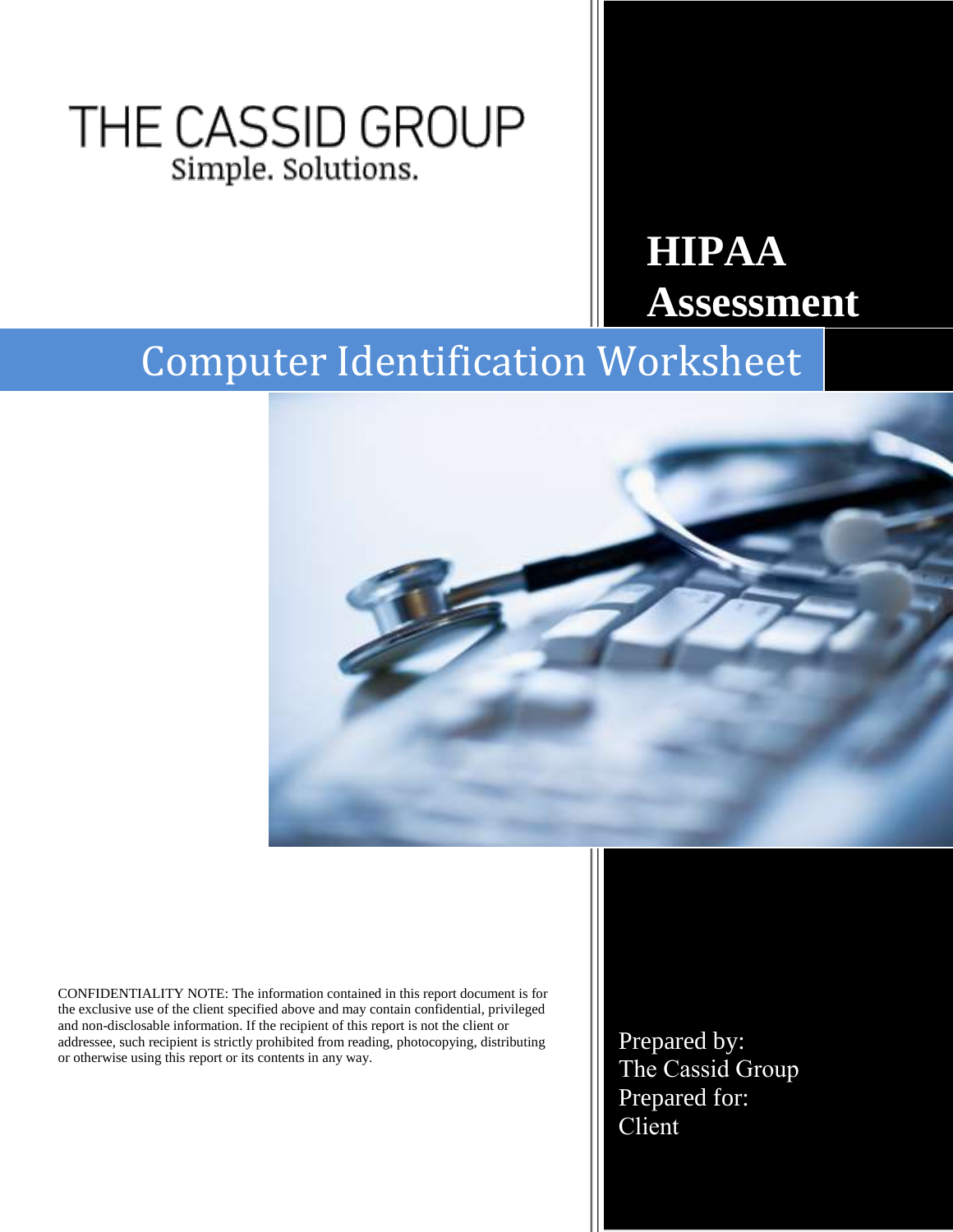Computer Identification Worksheet HIPAA ASSESSMENT

### **Table of Contents**

1 - [Corp.MyCo.com](#page-2-0)

2 - [No Domain](#page-4-0)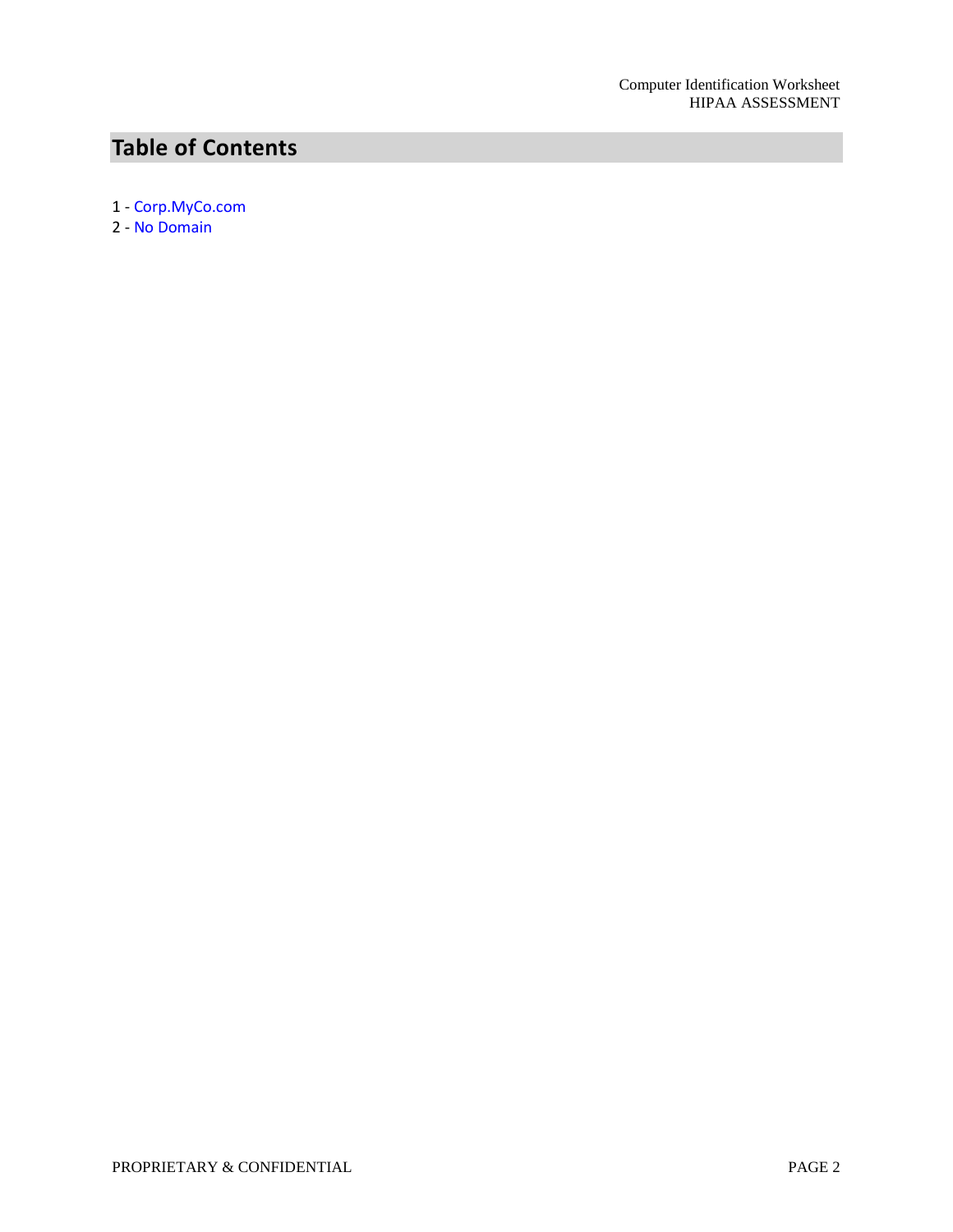### <span id="page-2-0"></span>**Corp.MyCo.com**

*Indicate if you believe the computer either 1) has ePHI, 2) does not have ePHI, or 3) is used to access other systems that may have ePHI and not as a true workstation. Systems used as access gateways (typically to EHR and other medical data systems) should not store data or be used as a workstation. If you do not know for certain the computer contains or does not contain ePHI, it is best to error on the side of indicating that it can potentially contain ePHI. You must indicate a response for every computer to complete this worksheet.*

| <b>Topic</b>        | <b>Notes</b> | <b>Response</b> |
|---------------------|--------------|-----------------|
| <b>BKAPLAN-WIN7</b> |              | $\Box$ Has ePHI |
| DC01                |              | $\Box$ Has ePHI |
| DC <sub>02</sub>    |              | $\Box$ Has ePHI |
| DC03                |              | $\Box$ Has ePHI |
| DEV_2012-CORE       |              | $\Box$ Has ePHI |
| <b>DEVTFS</b>       |              | $\Box$ Has ePHI |
| <b>DEVWIKI</b>      |              | $\Box$ Has ePHI |
| DHAROLD-PC          |              | $\Box$ Has ePHI |
| DAVIS-XP            |              | $\Box$ Has ePHI |
| EHAMMOND-WIN7       |              | $\Box$ Has ePHI |
| <b>EPTOWER</b>      |              | $\Box$ Has ePHI |
| FILE2012-1          |              | $\Box$ Has ePHI |
| <b>FT-LENOVO</b>    |              | $\Box$ Has ePHI |
| <b>GHAMMOND-LT</b>  |              | $\Box$ Has ePHI |
| <b>HV01</b>         |              | $\Box$ Has ePHI |
| <b>HV02</b>         |              | $\Box$ Has ePHI |
| <b>HV03</b>         |              | $\Box$ Has ePHI |
| HV04                |              | $\Box$ Has ePHI |
| HV05                |              | $\Box$ Has ePHI |
| ISA1                |              | $\Box$ Has ePHI |
| <b>JAGA</b>         |              | $\Box$ Has ePHI |
| JIM-WIN7            |              | $\Box$ Has ePHI |
| JIM-WIN8            |              | $\Box$ Has ePHI |
| JOES-PC             |              | $\Box$ Has ePHI |
| MARKETING-1         |              | $\Box$ Has ePHI |
| MELKINS-HP          |              | $\Box$ Наѕ еРНІ |
| MMORRISON1          |              | $\Box$ Has ePHI |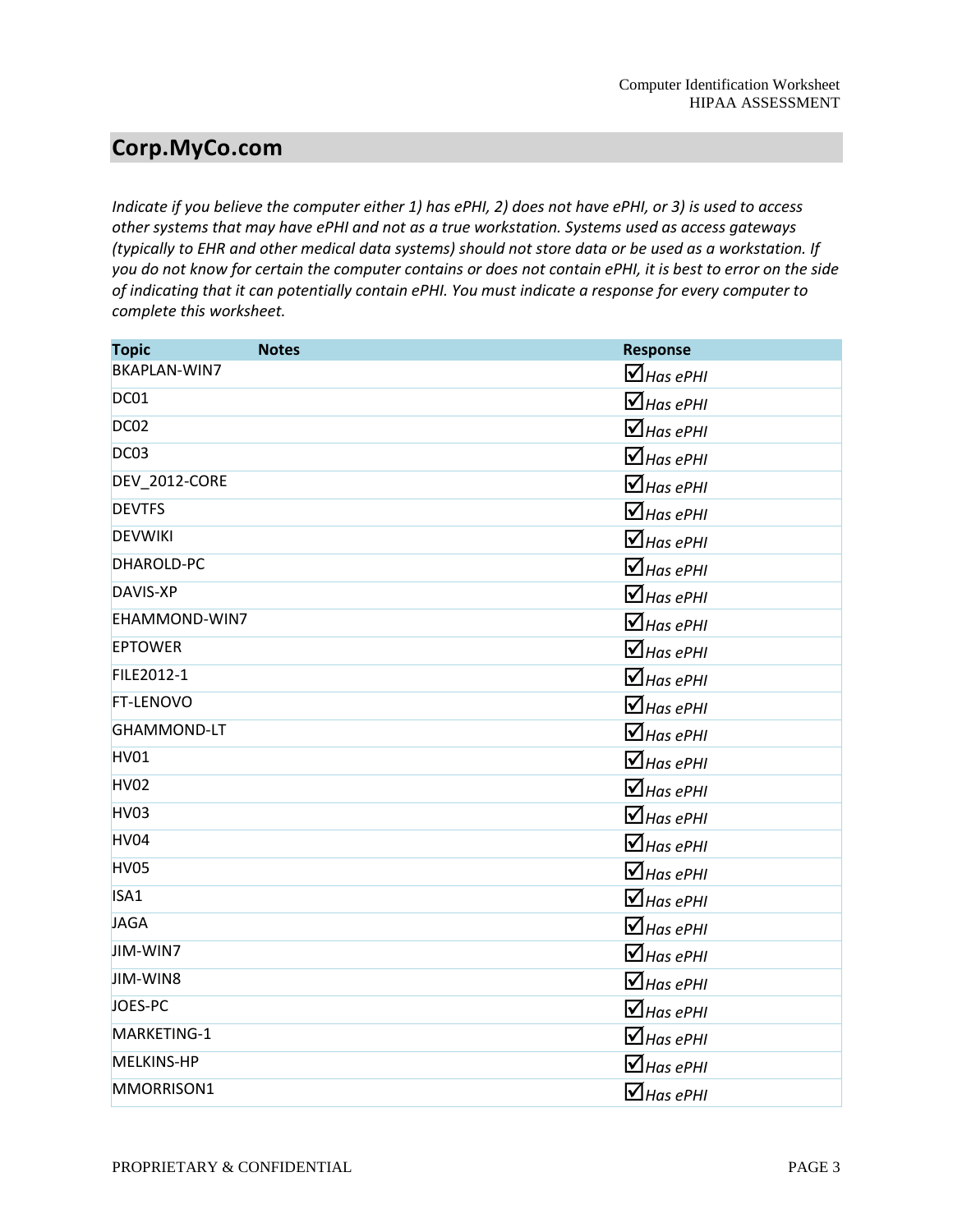#### Computer Identification Worksheet HIPAA ASSESSMENT

| MMORRISON-HP          | $\Box$ Has ePHI |
|-----------------------|-----------------|
| MWEST-WIN864          | $\Box$ Has ePHI |
| MSUMMER-LT            | $\Box$ Has ePHI |
| <b>OPS001</b>         | $\Box$ Has ePHI |
| <b>PABUILD</b>        | $\Box$ Has ePHI |
| <b>MYCOROOTAUTH</b>   | $\Box$ Has ePHI |
| MYCO-ATL-CORE         | $\Box$ Has ePHI |
| PKWin8                | $\Box$ Has ePHI |
| MYCO30DEV             | $\Box$ Has ePHI |
| <b>MYCOPATCH</b>      | $\Box$ Has ePHI |
| PSIMPSON1             | $\Box$ Has ePHI |
| PSIMPSON-WIN764       | $\Box$ Has ePHI |
| PSIMPSON-<br>WIN7TEST | $\Box$ Has ePHI |
| <b>RANCOR</b>         | $\Box$ Has ePHI |
| <b>REMOTE</b>         | $\Box$ Has ePHI |
| <b>REX</b>            | $\Box$ Has ePHI |
| SE-DAVIS              | $\Box$ Has ePHI |
| SHAREPOINT-01         | $\Box$ Has ePHI |
| SLOW-WIN8             | $\Box$ Has ePHI |
| SQL2012-01            | $\Box$ Has ePHI |
| STORAGE01             | $\Box$ Has ePHI |
| <b>TANDEM</b>         | $\Box$ Has ePHI |
| THRASH <sub>2</sub>   | $\Box$ Has ePHI |
| USER-PC23             | $\Box$ Has ePHI |
| UTIL01                | $\Box$ Has ePHI |
| UTIL12                | $\Box$ Has ePHI |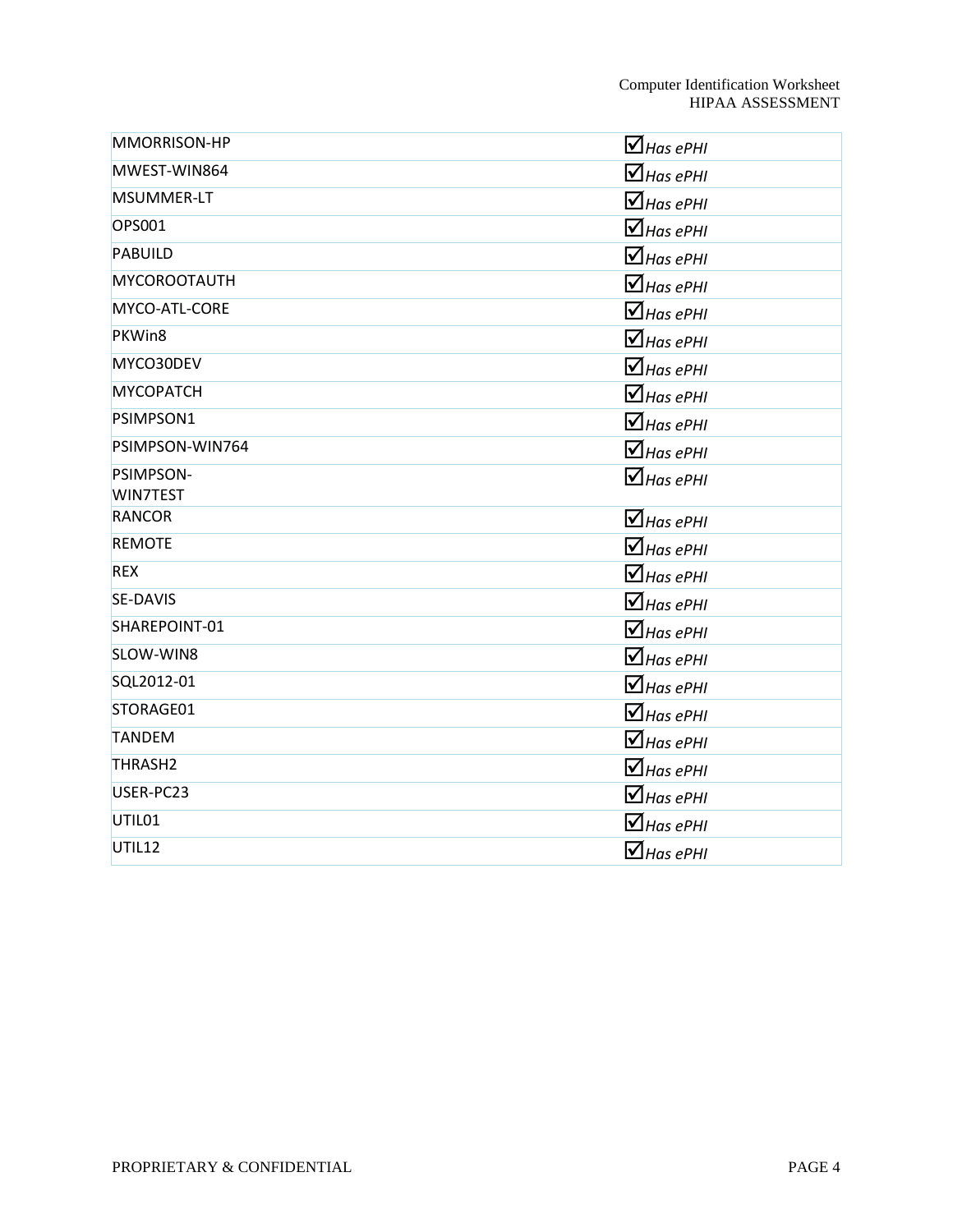#### <span id="page-4-0"></span>**No Domain**

*Indicate if you believe the computer either 1) has ePHI, 2) does not have ePHI, or 3) is used to access other systems that may have ePHI and not as a true workstation. Systems used as access gateways (typically to EHR and other medical data systems) should not store data or be used as a workstation. If you do not know for certain the computer contains or does not contain ePHI, it is best to error on the side of indicating that it can potentially contain ePHI. You must indicate a response for every computer to complete this worksheet.*

| <b>Topic</b>      | <b>Notes</b> | <b>Response</b> |
|-------------------|--------------|-----------------|
| sLOW-             |              | $\Box$ Has ePHI |
| win7.corp.MyCo.co |              |                 |
| m                 |              |                 |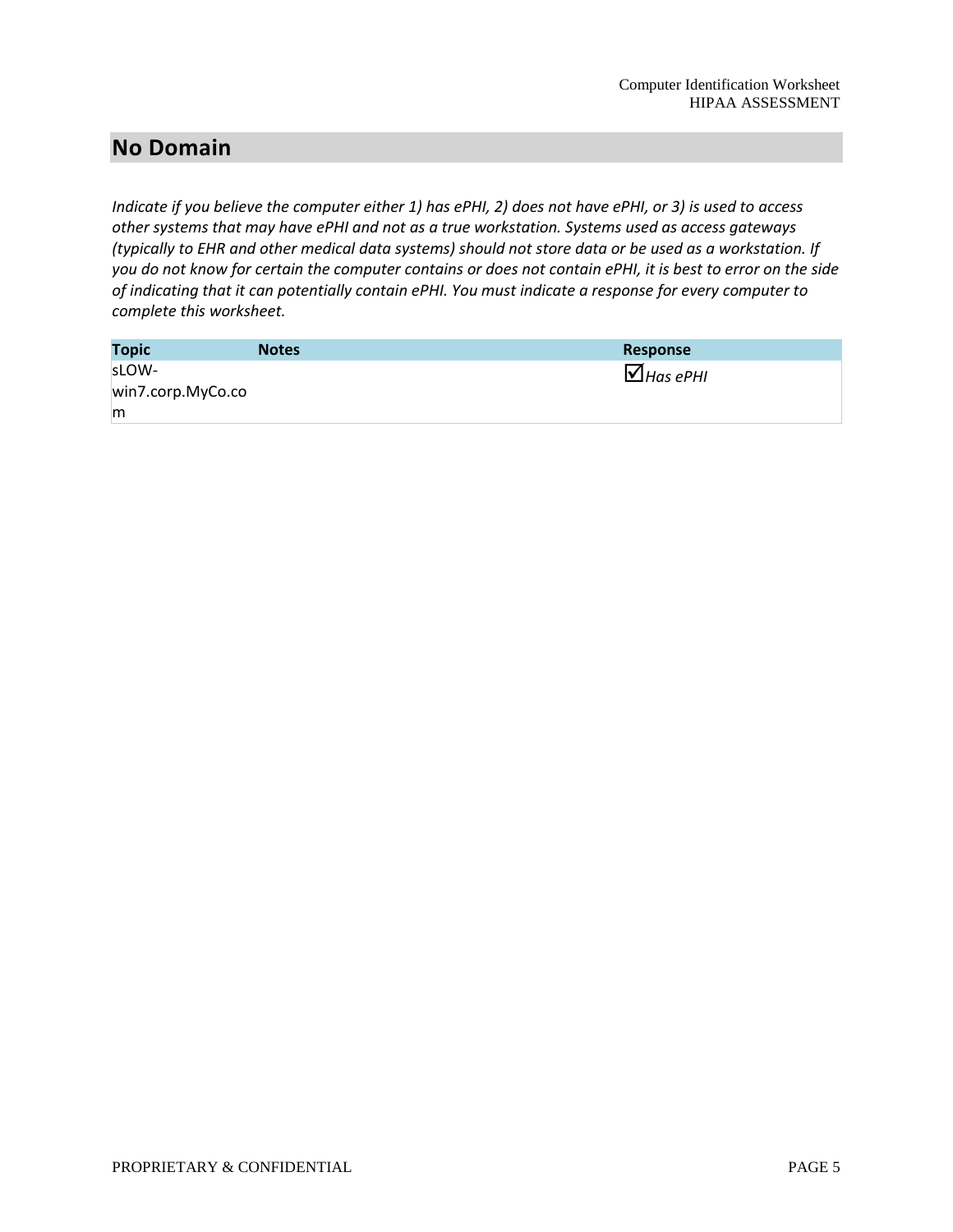Computer Identification Worksheet HIPAA ASSESSMENT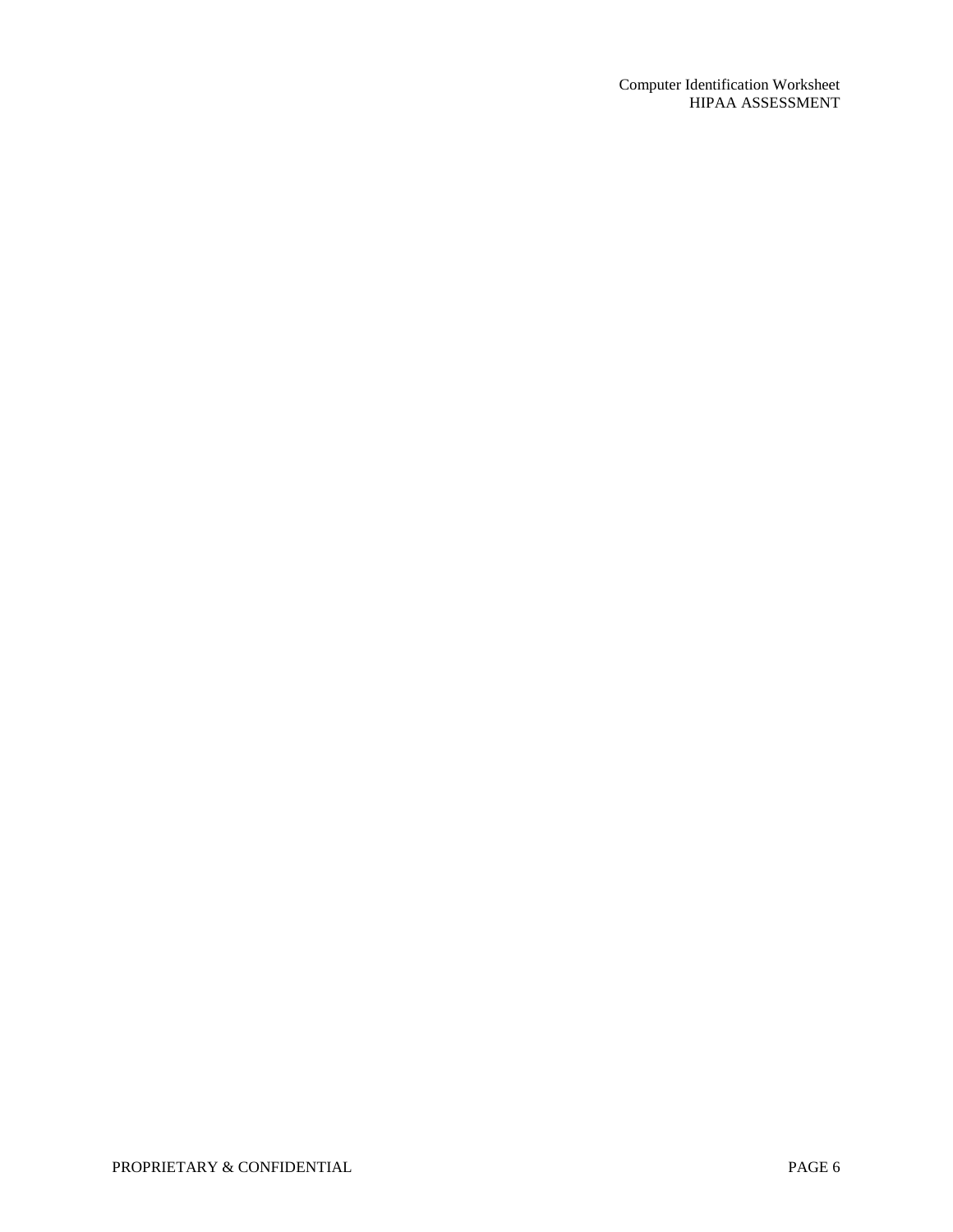### THE CASSID GROUP Simple. Solutions.

# **HIPAA Assessment**

## User Identification Worksheet



CONFIDENTIALITY NOTE: The information contained in this report document is for the exclusive use of the client specified above and may contain confidential, privileged and non-disclosable information. If the recipient of this report is not the client or addressee, such recipient is strictly prohibited from reading, photocopying, distributing or otherwise using this report or its contents in any way.

Prepared by: The Cassid Group Prepared for: Client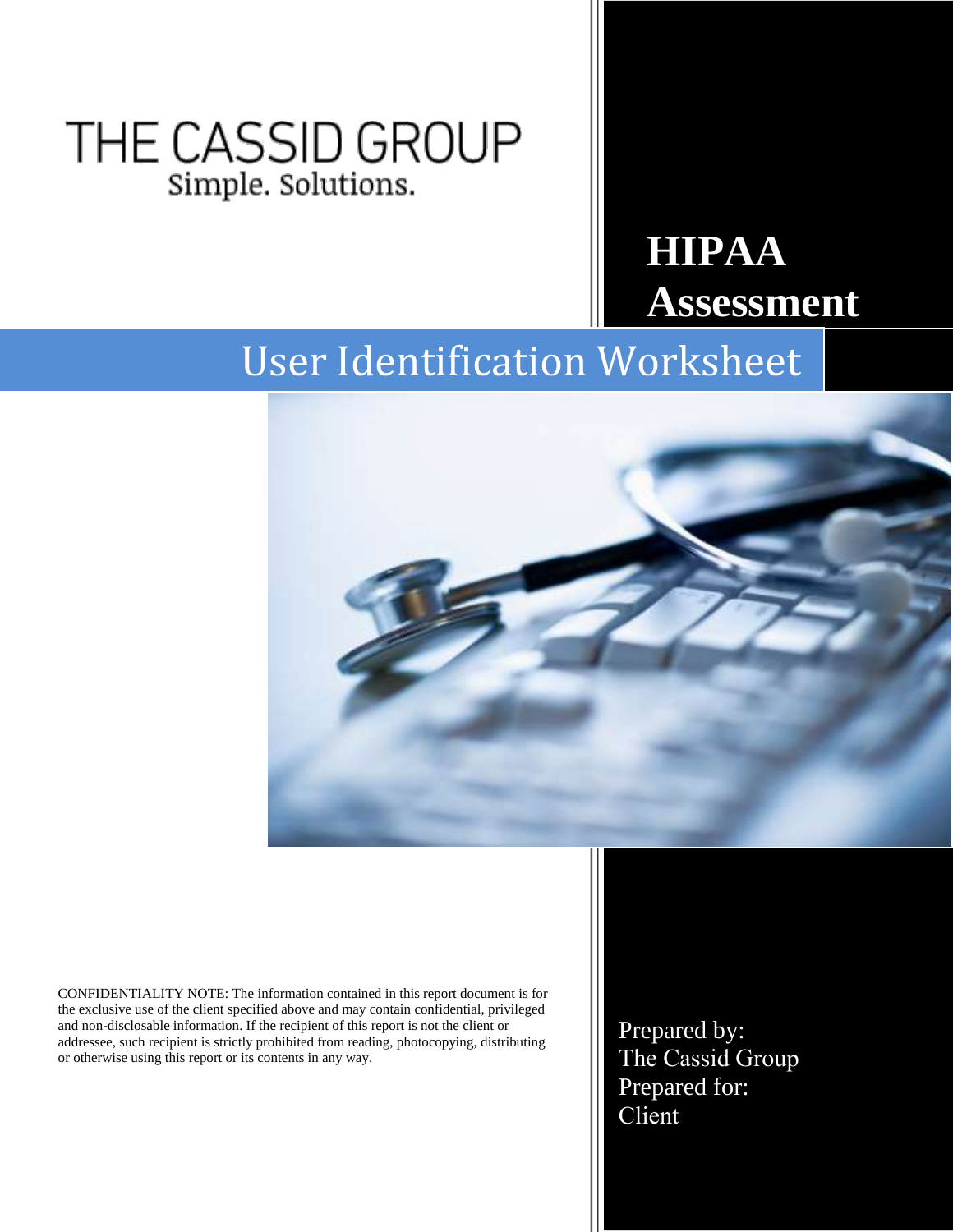User Identification Worksheet HIPAA ASSESSMENT

### **Table of Contents**

- 1 [Corp.MyCo.com](file:///C:/Users/mwinter/Documents/PerformanceIT/NetworkDetective/Sample%20Reports/HIPAA%202014-04-02/Anonymized%20HIPAA%20Sample%20Reports/8%20-%20User%20Identification%20Worksheet.docx%23Corp.PerformanceIT.com)
- 2 [No Domain](file:///C:/Users/mwinter/Documents/PerformanceIT/NetworkDetective/Sample%20Reports/HIPAA%202014-04-02/Anonymized%20HIPAA%20Sample%20Reports/8%20-%20User%20Identification%20Worksheet.docx%23NoDomain)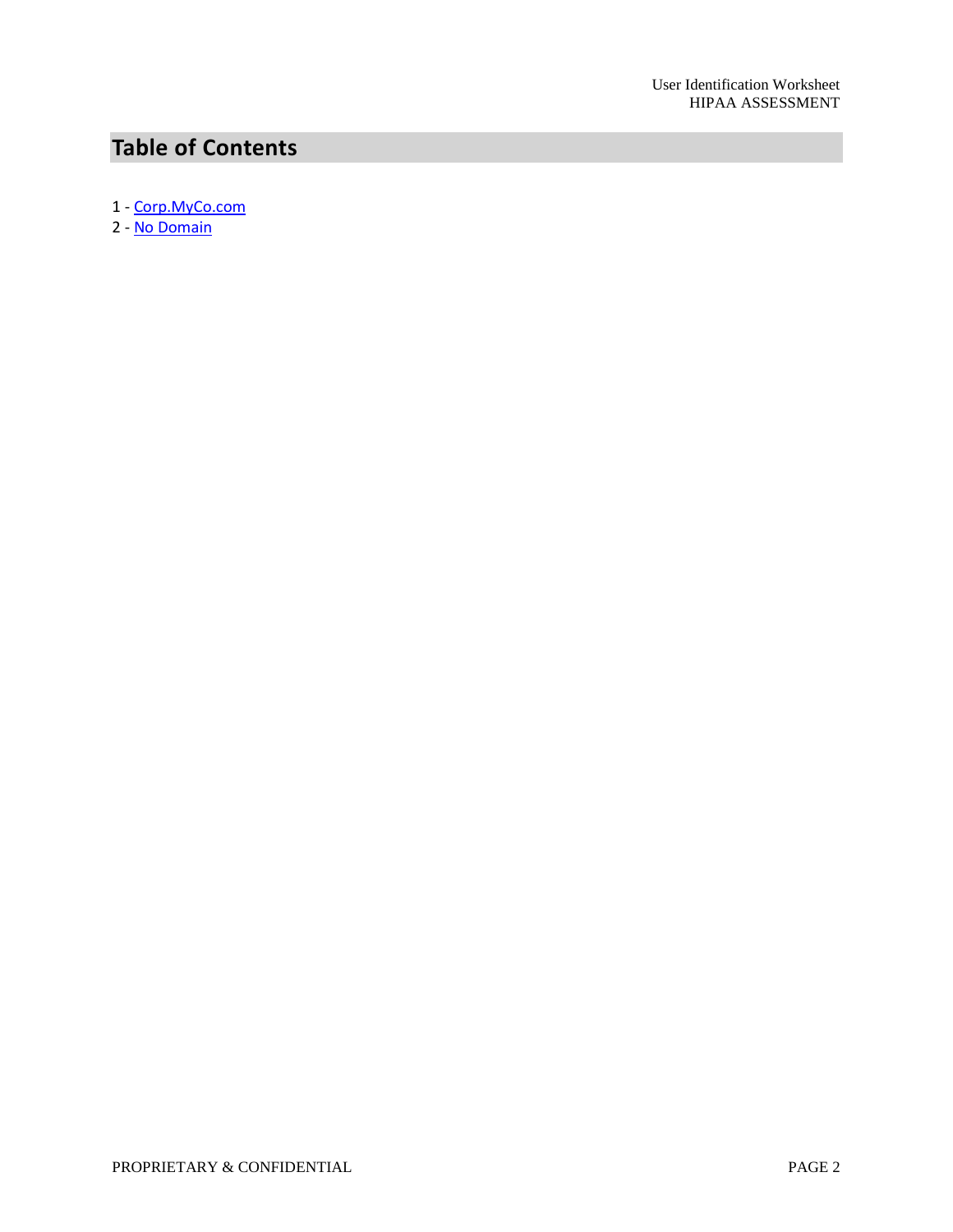### **Corp.MyCo.com**

*Indicate if the user is an employee, vendor, former employee or former vendor. Note that employees may also be users who are on contract or have relationships (such as privledges) with the covered entity. For active employees and vendors, indicate if the user is authorized to access ePHI. You must indicate a response for every user to complete this worksheet.*

| <b>Topic</b>   | <b>Notes</b> | <b>Response</b>                                    |
|----------------|--------------|----------------------------------------------------|
| Administrator  |              | Employee - no ePHI<br>authorization                |
| <b>ASPNET</b>  |              | $\blacksquare$ Employee - no ePHI<br>authorization |
| <b>BKAPLAN</b> |              | $\Delta$ Employee - ePHI<br>authorization          |
| byellin        |              | $\Sigma$ Employee - no ePHI<br>authorization       |
| bvinings       |              | $\blacksquare$ Employee - no ePHI<br>authorization |
| bgelding       |              | $\blacksquare$ Employee - no ePHI<br>authorization |
| bminor         |              | Employee - no ePHI<br>authorization                |
| bhanks         |              | Employee - no ePHI<br>authorization                |
| bpratt         |              | $\blacksquare$ Employee - no ePHI<br>authorization |
| cwoods         |              | $\blacksquare$ Employee - no ePHI<br>authorization |
| cepps          |              | $\blacksquare$ Employee - no ePHI<br>authorization |
| <b>dHAROLD</b> |              | Employee - no ePHI<br>authorization                |
| dwilliams      |              | $\blacksquare$ Employee - no ePHI<br>authorization |
| DEV\$          |              | $\Delta$ Employee - no ePHI<br>authorization       |
| dbard          |              | ⊡Employee - no ePHI<br>authorization               |
| eHAMMOND       |              | $\blacksquare$ Employee - no ePHI<br>authorization |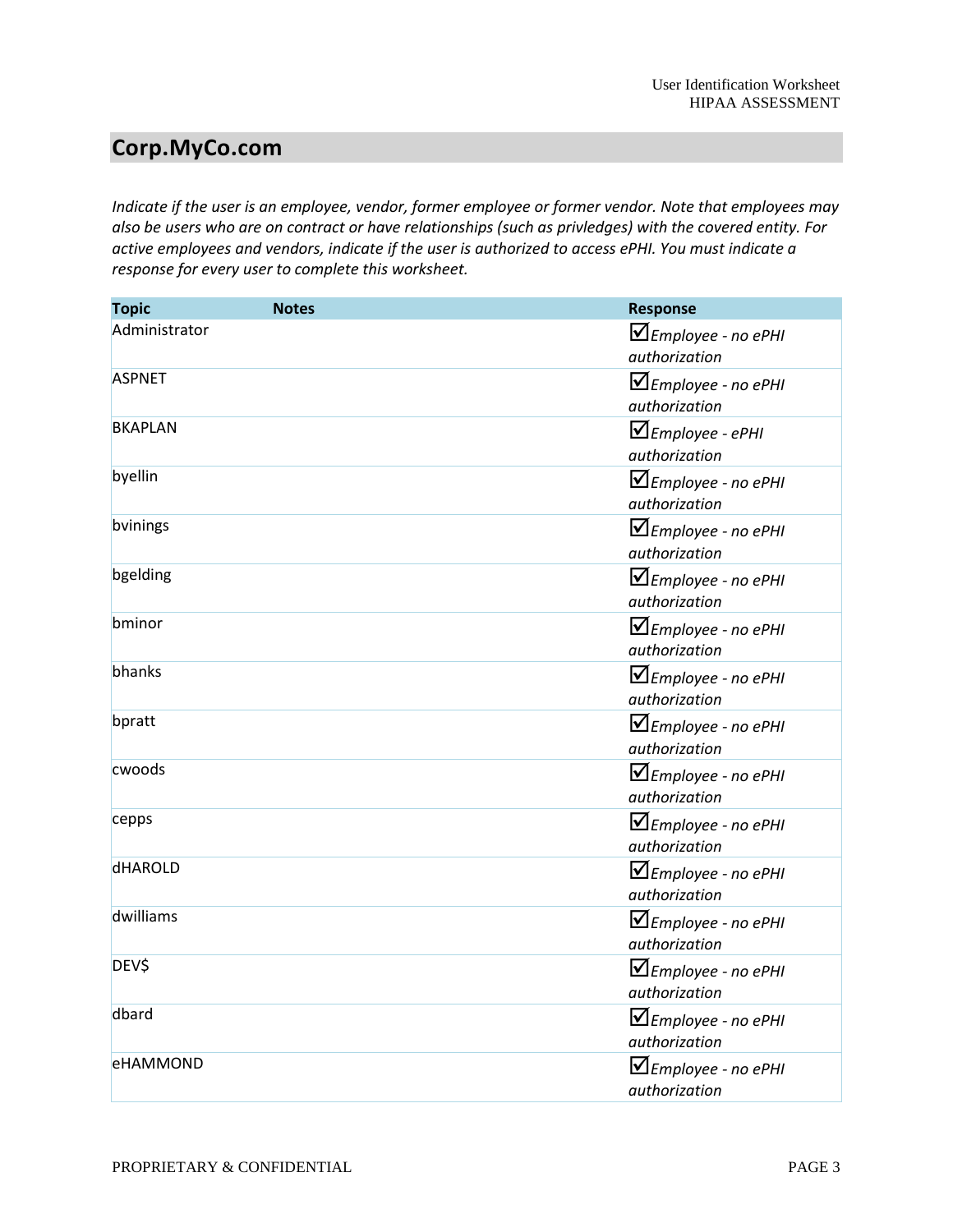| echristy          | $\blacksquare$ Employee - no ePHI<br>authorization |
|-------------------|----------------------------------------------------|
| fthomas           | $\blacksquare$ Employee - no ePHI<br>authorization |
| gHAMMOND          | Employee - no ePHI<br>authorization                |
| Guest             | $\blacksquare$ Employee - no ePHI<br>authorization |
| HJoel             | $\blacksquare$ Employee - no ePHI<br>authorization |
| IUSR_DC02         | Employee - no ePHI<br>authorization                |
| IUSR_STEINBRENNER | $\blacksquare$ Employee - no ePHI<br>authorization |
| IWAM_DC02         | Employee - no ePHI<br>authorization                |
| IWAM_STEINBRENNER | $\blacksquare$ Employee - no ePHI<br>authorization |
| <b>JDAVIS</b>     | $\blacksquare$ Employee - no ePHI<br>authorization |
| jlittle           | Employee - no ePHI<br>authorization                |
| JPoole            | $\blacksquare$ Employee - no ePHI<br>authorization |
| jpane             | $\blacksquare$ Employee - no ePHI<br>authorization |
| jcosten           | Employee - no ePHI<br>authorization                |
| jterencel         | Employee - no ePHI<br>authorization                |
| kglass            | $\blacksquare$ Employee - no ePHI<br>authorization |
| kmayhem1          | Employee - no ePHI<br>authorization                |
| kjacobs           | $\blacksquare$ Employee - no ePHI<br>authorization |
| kjames            | Employee - no ePHI<br>authorization                |
| kmayhem           | <b>M</b> Former Employee                           |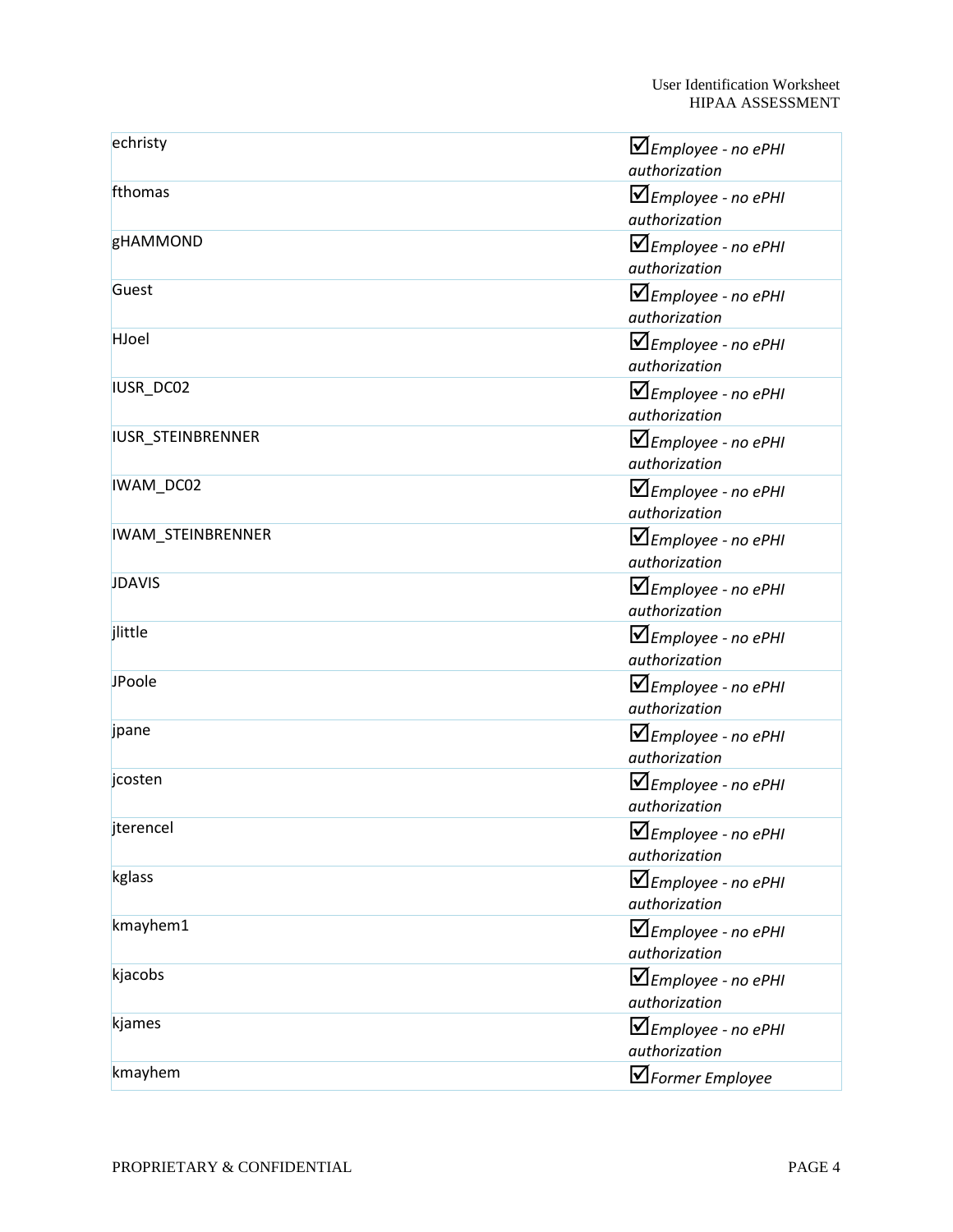| <b>Ihall</b>     | $\blacksquare$ Employee - no ePHI<br>authorization |
|------------------|----------------------------------------------------|
| TWilliams        | $\blacksquare$ Employee - no ePHI<br>authorization |
| mWEST            | Employee - no ePHI<br>authorization                |
| mparish          | <b>△</b> Employee - no ePHI<br>authorization       |
| mgarrison        | $\blacksquare$ Employee - no ePHI<br>authorization |
| <b>mSUMMER</b>   | <b>M</b> Former Employee                           |
| mshoals          | Employee - no ePHI<br>authorization                |
| mbaker           | Employee - no ePHI<br>authorization                |
| <b>mELKINS</b>   | Employee - no ePHI<br>authorization                |
| <b>mMAYHEMON</b> | $\blacksquare$ Employee - no ePHI<br>authorization |
| <b>mDAVIS</b>    | Employee - no ePHI<br>authorization                |
| NetScanner       | $\blacksquare$ Employee - no ePHI<br>authorization |
| netvendor        | $\blacksquare$ Employee - no ePHI<br>authorization |
| nrsdev           | $\blacksquare$ Employee - no ePHI<br>authorization |
| pSIMPSON         | $\Delta$ Employee - no ePHI<br>authorization       |
| Pkrickey         | Ø Former Employee                                  |
| hr               | $\blacksquare$ Employee - no ePHI<br>authorization |
| partners         | $\blacksquare$ Employee - no ePHI<br>authorization |
| info             | Employee - no ePHI<br>authorization                |
| prsales          | $\Sigma$ Employee - no ePHI<br>authorization       |
| support          | $\blacksquare$ Employee - no ePHI<br>authorization |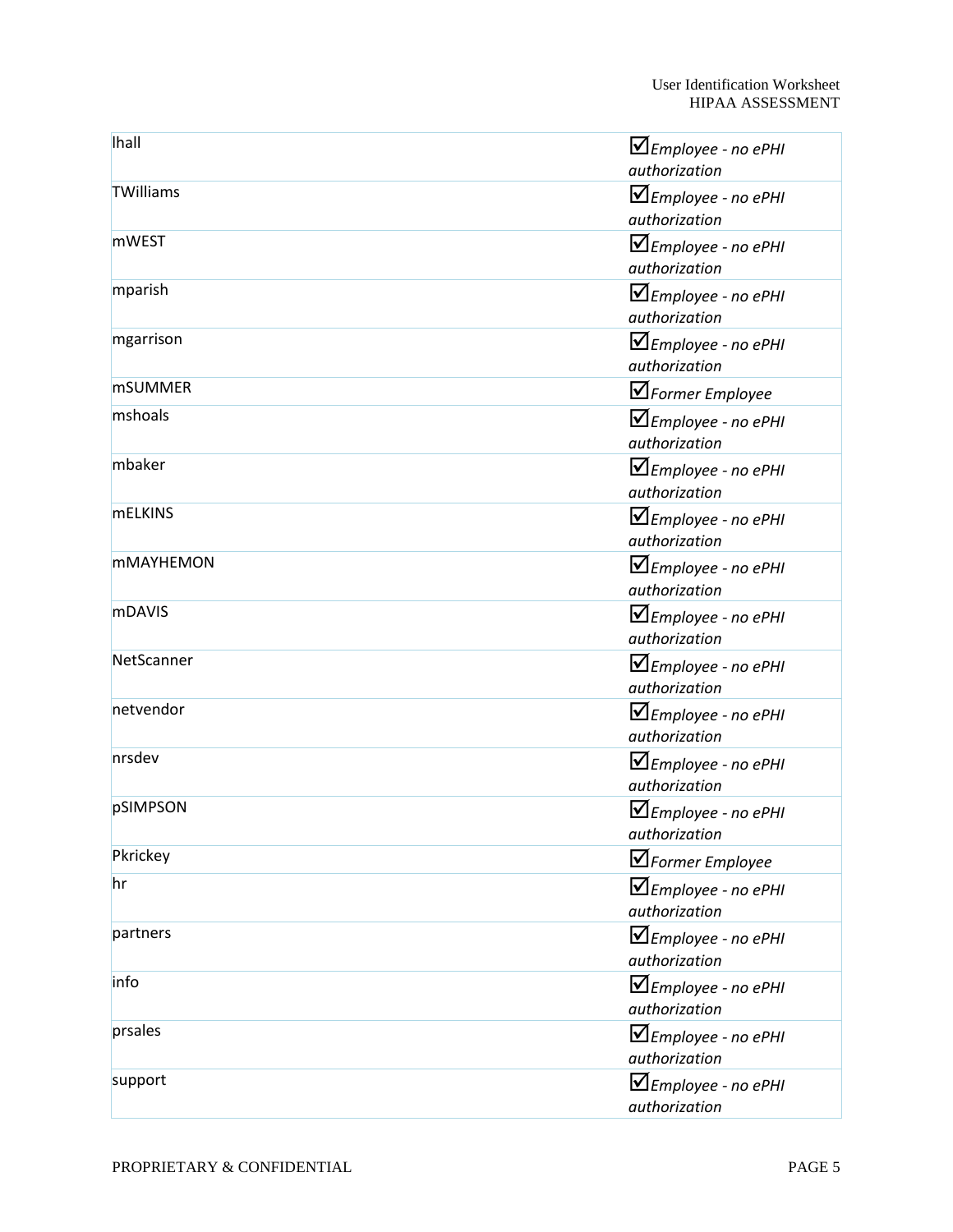| PGK Test1           | $\blacksquare$ Employee - no ePHI<br>authorization      |
|---------------------|---------------------------------------------------------|
| QBDataServiceUser19 | $\blacksquare$ Employee - no ePHI<br>authorization      |
| rjohnson            | Employee - no ePHI<br>authorization                     |
| rphillis            | ⊡Employee - no ePHI<br>authorization                    |
| rtaylor             | Ø Former Vendor                                         |
| RLindy              | $\blacksquare$ Employee - no ePHI<br>authorization      |
| sroan               | $\Delta$ Employee - no ePHI<br>authorization            |
| smurray             | $\blacksquare$ Employee - no ePHI<br>authorization      |
| SharePointSQL       | $\blacksquare$ Employee - no ePHI<br>authorization      |
| sLOW                | $\overline{\mathcal{U}}$ Vendor - ePHI<br>authorization |
| sboardroom          | Employee - no ePHI<br>authorization                     |
| <b>SUPPORT\$</b>    | $\blacksquare$ Employee - no ePHI<br>authorization      |
| SUPPORT_388945a0    | $\Delta$ Employee - no ePHI<br>authorization            |
| tholmes             | $\blacksquare$ Employee - no ePHI<br>authorization      |
| <b>Test</b>         | $\Delta$ Employee - no ePHI<br>authorization            |
| testuser            | Employee - no ePHI<br>authorization                     |
| marcususustest      | Employee - no ePHI<br>authorization                     |
| <b>TestV</b>        | Employee - no ePHI<br>authorization                     |
| thughes             | $\blacksquare$ Employee - no ePHI<br>authorization      |
| tlemon              | Employee - no ePHI<br>authorization                     |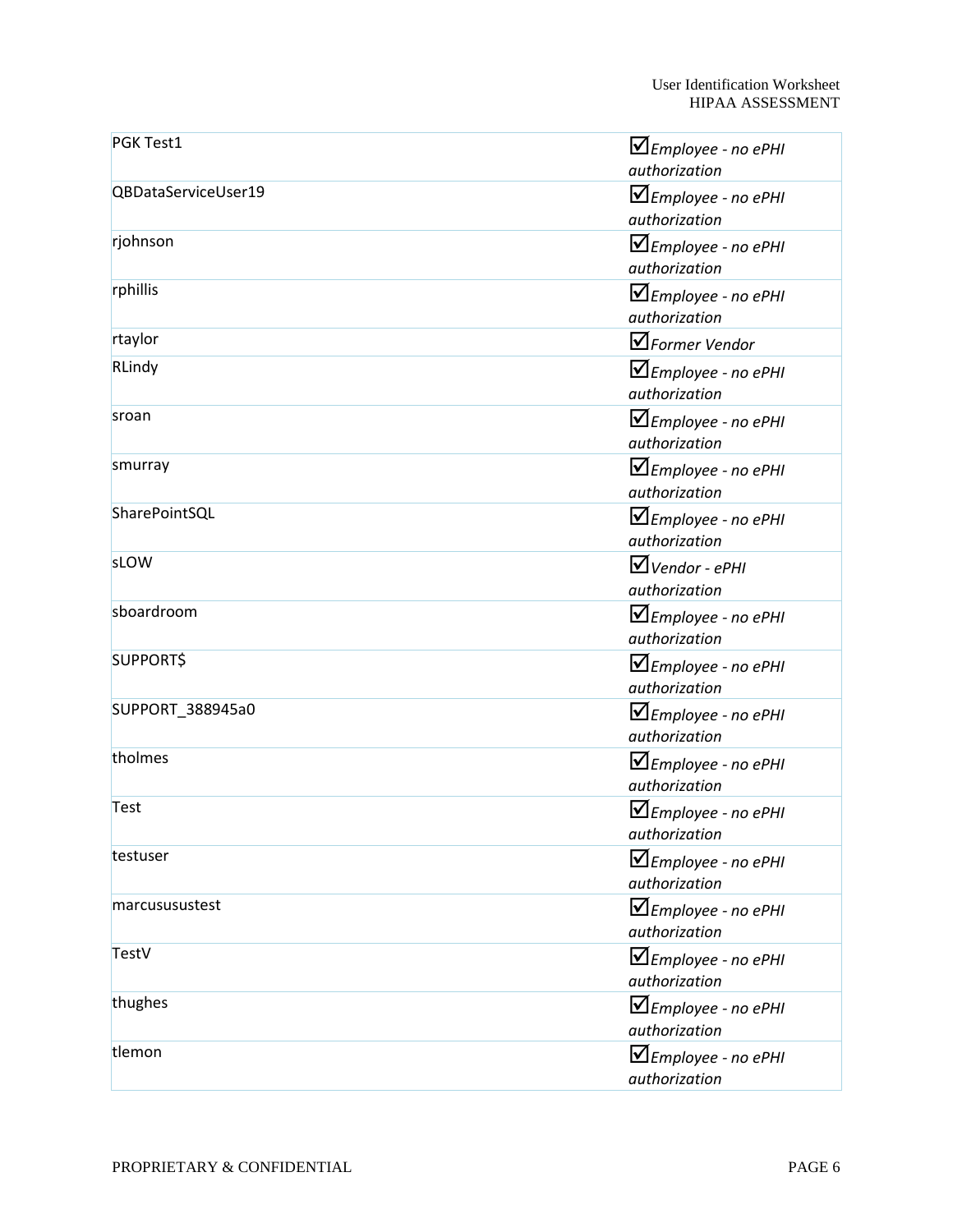| wmathers | $\triangle$ Employee - no ePHI<br>authorization           |
|----------|-----------------------------------------------------------|
| wparson  | $\blacktriangleright$ Employee - no ePHI<br>authorization |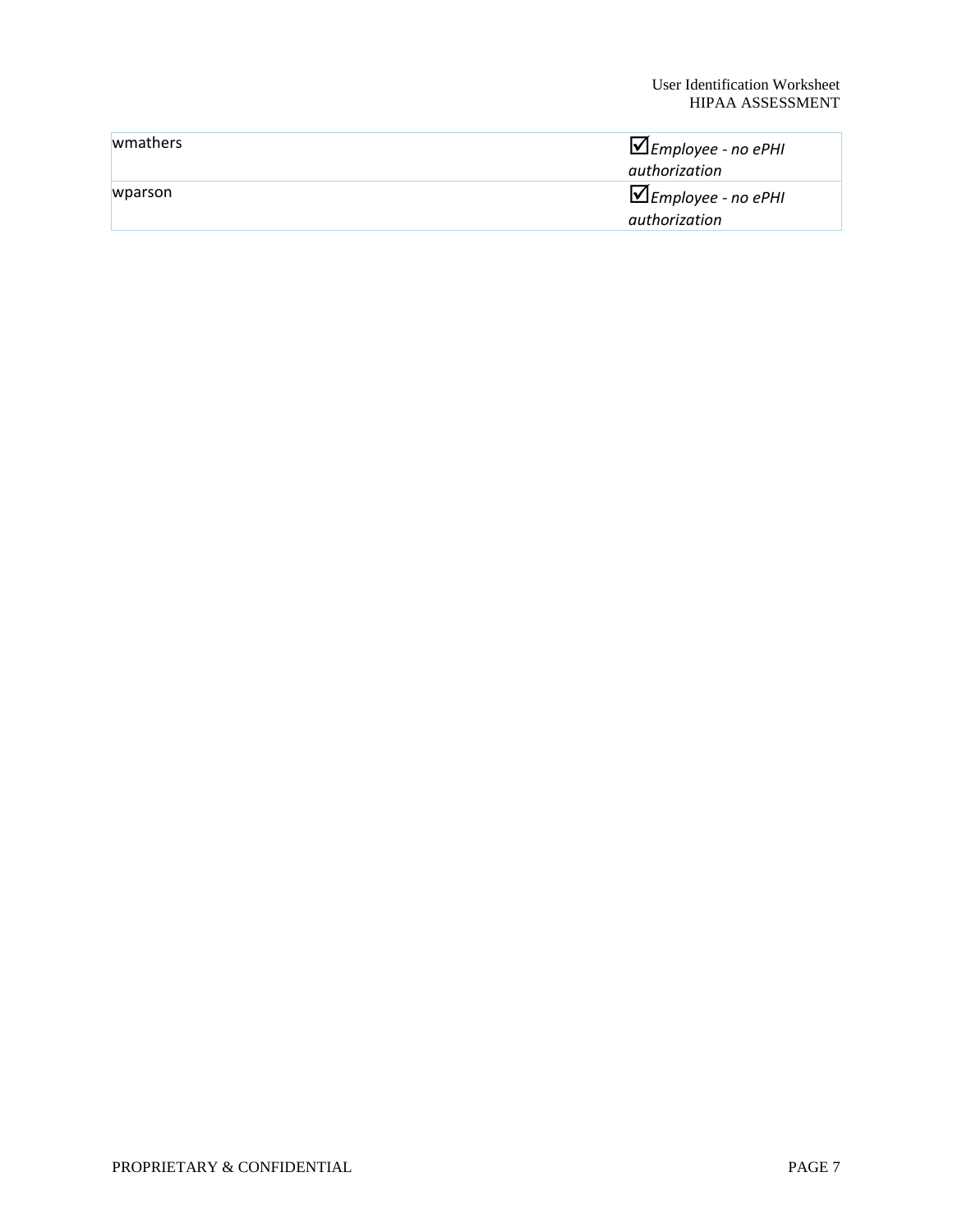### **No Domain**

*Indicate if the user is an employee, vendor, former employee or former vendor. Note that employees may also be users who are on contract or have relationships (such as privledges) with the covered entity. For active employees and vendors, indicate if the user is authorized to access ePHI. You must indicate a response for every user to complete this worksheet.*

| <b>Topic</b>  | <b>Notes</b> | <b>Response</b>                                       |
|---------------|--------------|-------------------------------------------------------|
| administrator |              | $\Sigma$ Employee - no ePHI<br>authorization          |
| guest         |              | $\Sigma$ Employee - no ePHI<br>authorization          |
| wendell       |              | $\Sigma$ Employee - no ePHI<br>authorization          |
| wparson       |              | $\mathbf{\nabla}$ Employee - no ePHI<br>authorization |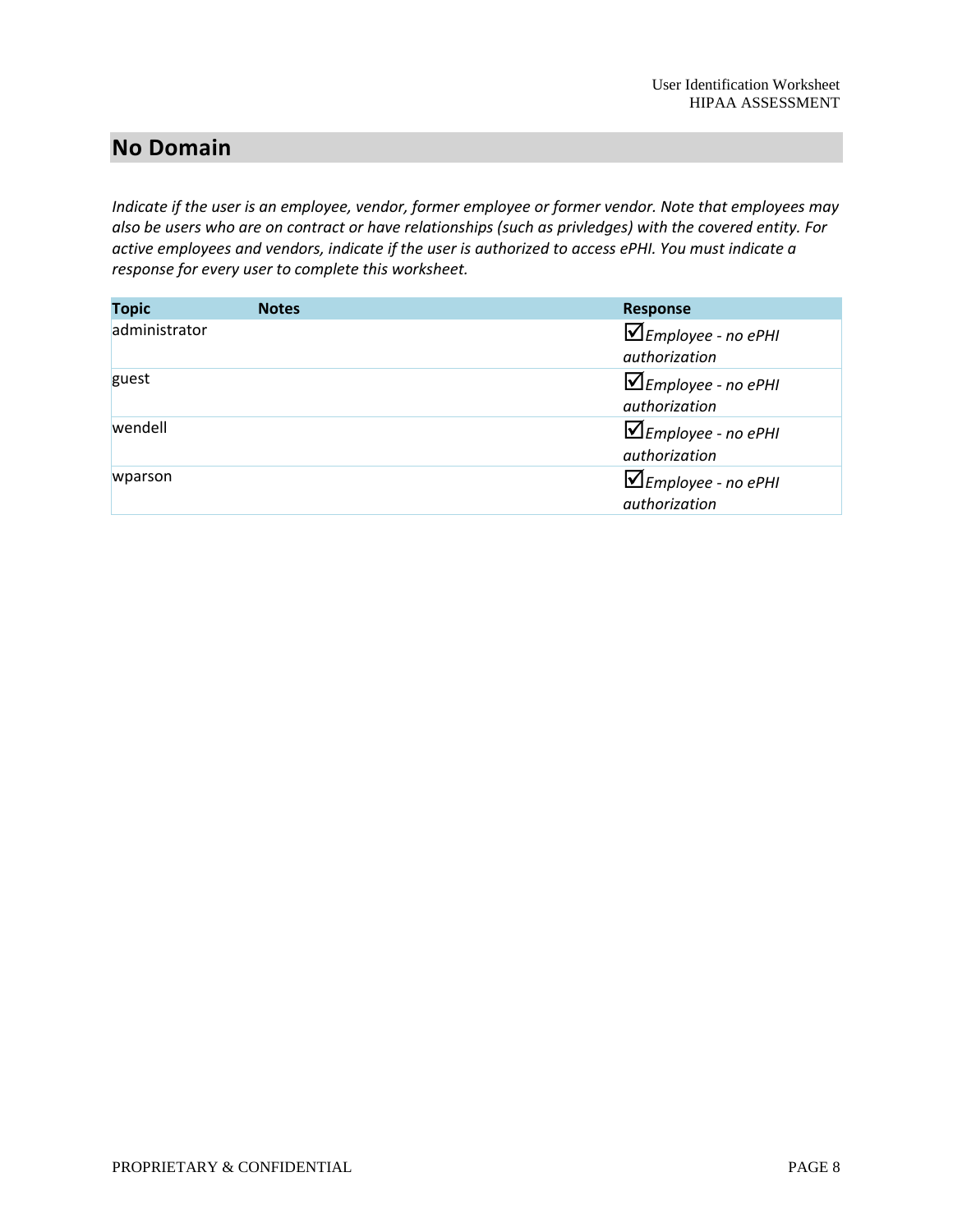### THE CASSID GROUP Simple. Solutions.

# **HIPAA Assessment**

## Network Share Identification Worksheet



CONFIDENTIALITY NOTE: The information contained in this report document is for the exclusive use of the client specified above and may contain confidential, privileged and non-disclosable information. If the recipient of this report is not the client or addressee, such recipient is strictly prohibited from reading, photocopying, distributing or otherwise using this report or its contents in any way.

Prepared by: The Cassid Group Prepared for: Client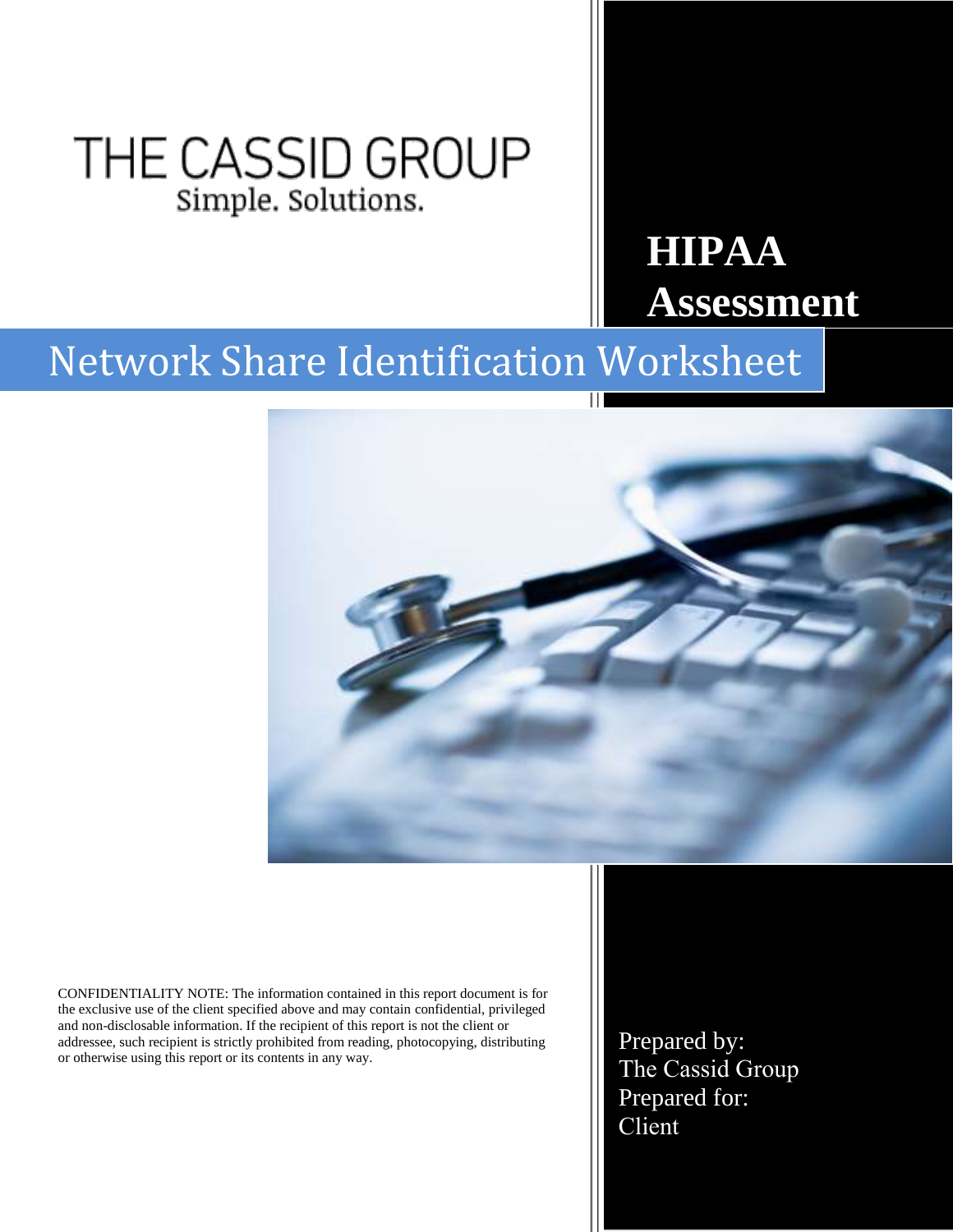Network Share Identification Worksheet HIPAA ASSESSMENT

### **Table of Contents**

- 1 [Corp.MyCo.com](file:///C:/Users/mwinter/Documents/PerformanceIT/NetworkDetective/Sample%20Reports/HIPAA%202014-04-02/Anonymized%20HIPAA%20Sample%20Reports/9%20-%20Network%20Share%20Identification%20Worksheet.docx%23Corp.PerformanceIT.com)
- 2 [No Domain](file:///C:/Users/mwinter/Documents/PerformanceIT/NetworkDetective/Sample%20Reports/HIPAA%202014-04-02/Anonymized%20HIPAA%20Sample%20Reports/9%20-%20Network%20Share%20Identification%20Worksheet.docx%23NoDomain)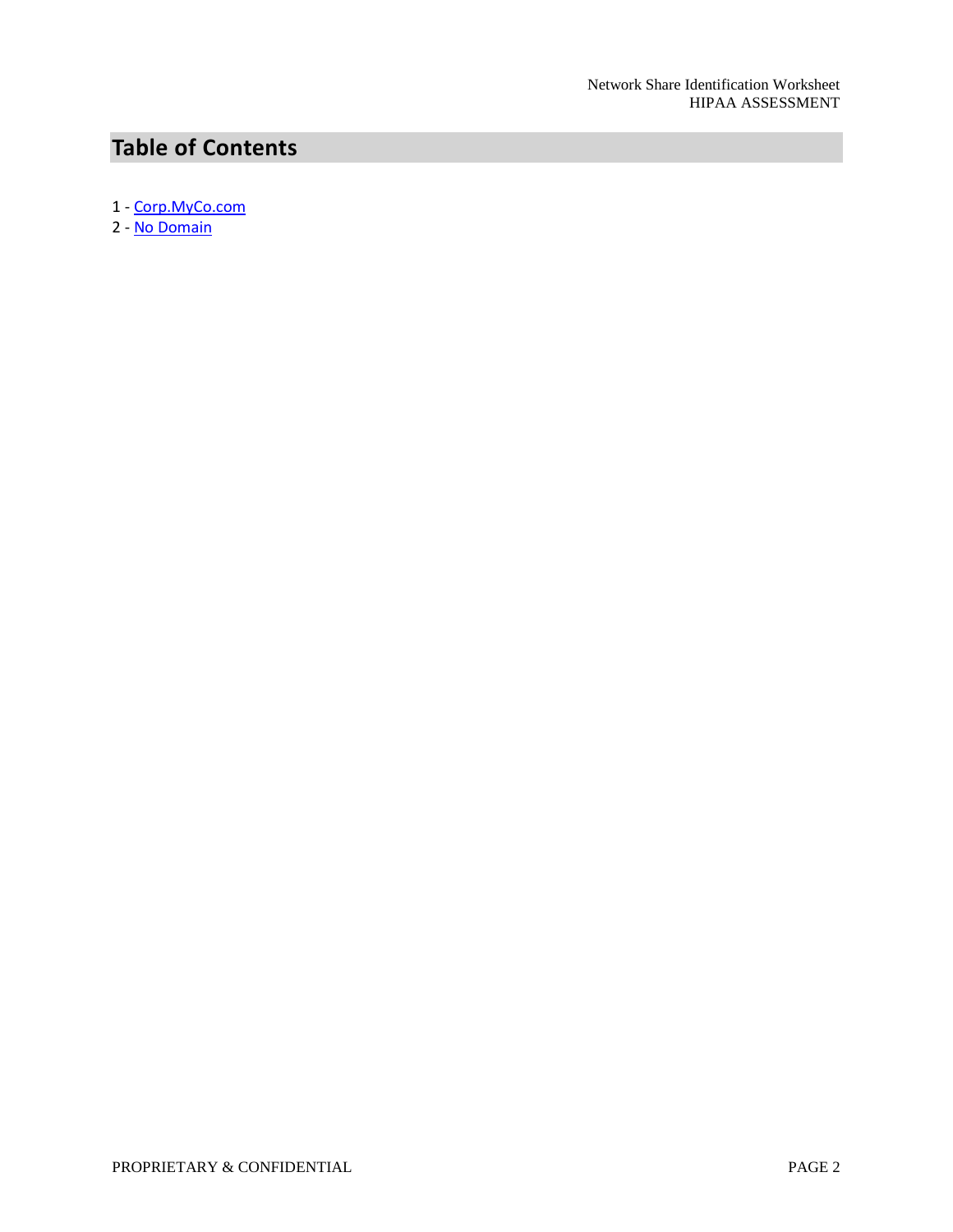### **Corp.MyCo.com**

*Indicate if you believe the network share either 1) has ePHI, 2) does not have ePHI, or 3) you are unsure if it does. You must indicate a response for every user to complete this worksheet.*

| <b>Topic</b>            | <b>Notes</b> | <b>Response</b>     |
|-------------------------|--------------|---------------------|
| \\BKAPLAN-WIN7\ADMIN\$  |              | Don't know          |
| \\BKAPLAN-WIN7\C\$      |              | Don't know          |
| \\BKAPLAN-WIN7\D\$      |              | Don't know          |
| \\BKAPLAN-WIN7\IPC\$    |              | Don't know          |
| \\BKAPLAN-WIN7\Temp     |              | $\nabla$ No ePHI    |
| \\DC01\ADMIN\$          |              | Don't know          |
| \\DC01\C\$              |              | $\Box$ Наѕ еРНІ     |
| \\DC01\IPC\$            |              | Don't know          |
| \\DC01\NETLOGON         |              | Don't know          |
| \\DC01\SYSVOL           |              | Don't know          |
| \\DC02\ADMIN\$          |              | Don't know          |
| \\DC02\C\$              |              | Don't know          |
| \\DC02\IPC\$            |              | Don't know          |
| \\DC02\NETLOGON         |              | Don't know          |
| \\DC02\SYSVOL           |              | Don't know          |
| \\DC03\ADMIN\$          |              | Don't know          |
| \\DC03\C\$              |              | Don't know          |
| \\DC03\IPC\$            |              | Don't know          |
| \\DC03\NETLOGON         |              | Don't know          |
| \\DC03\SYSVOL           |              | Don't know          |
| \\DEV_2012-CORE\ADMIN\$ |              | Don't know          |
| \\DEV_2012-CORE\C\$     |              | Don't know          |
| \\DEV_2012-CORE\IPC\$   |              | Don't know          |
| \\DEVTFS\ADMIN\$        |              | $\Box$ No еРНІ      |
| \\DEVTFS\C\$            |              | <b>△</b> Don't know |
| \\DEVTFS\IPC\$          |              | Don't know          |
| \\DEVWIKI\ADMIN\$       |              | Don't know          |
| \\DEVWIKI\C\$           |              | <b>△</b> Don't know |
| \\DEVWIKI\D\$           |              | Don't know          |
| \\DEVWIKI\dev           |              | Don't know          |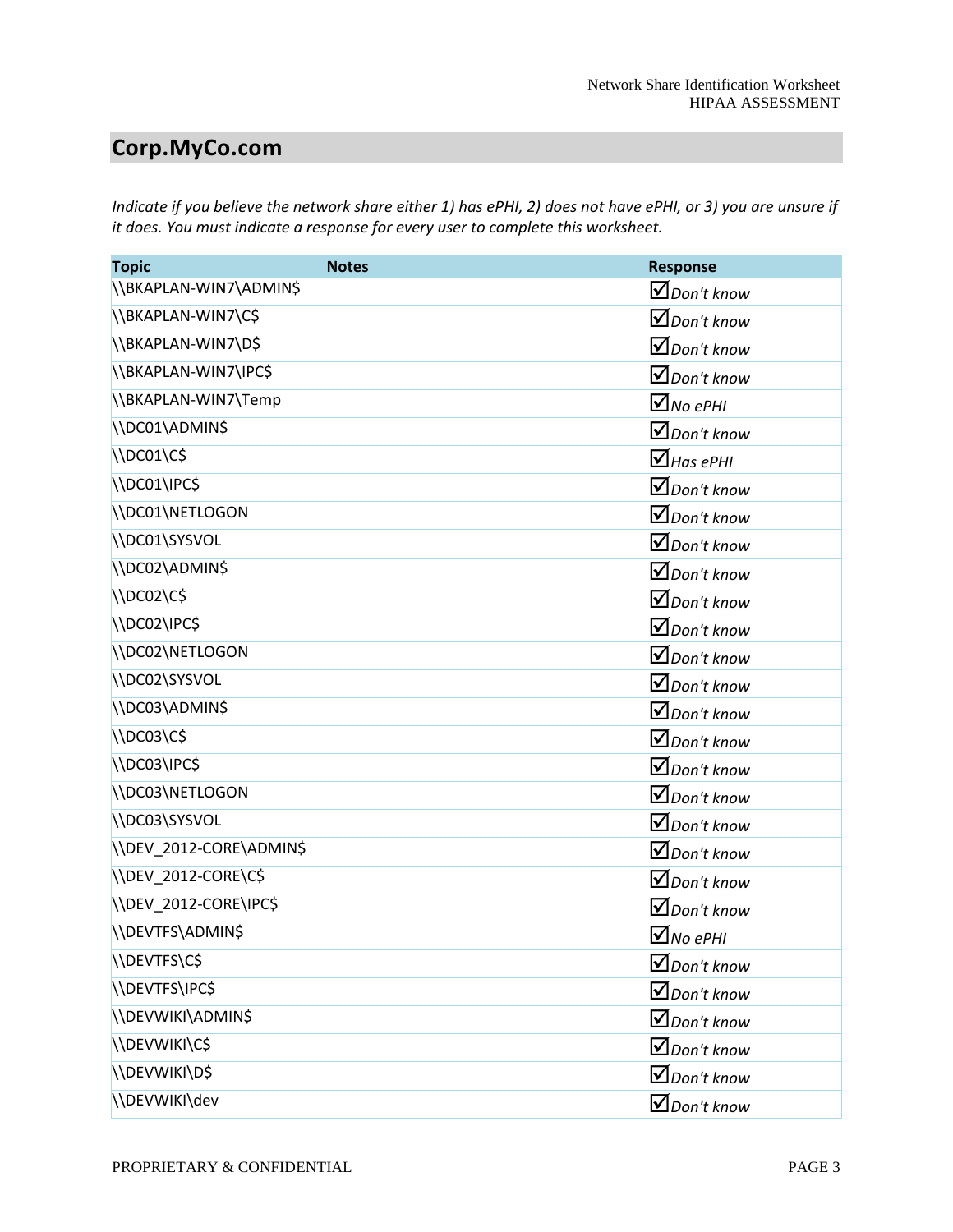| \\DEVWIKI\IPC\$      | Don't know          |
|----------------------|---------------------|
| \\DAVIS-XP\ADMIN\$   | Don't know          |
| \\DAVIS-XP\C\$       | Don't know          |
| \\DAVIS-XP\IPC\$     | Don't know          |
| \\FILE2012-1\ADMIN\$ | Don't know          |
| \\FILE2012-1\C\$     | Don't know          |
| \\FILE2012-1\D\$     | Don't know          |
| \\FILE2012-1\IPC\$   | Don't know          |
| \\HV01\ADMIN\$       | Don't know          |
| \\HV01\C\$           | Don't know          |
| \\HV01\H\$           | Don't know          |
| \\HV01\IPC\$         | Don't know          |
| \\HV02\ADMIN\$       | Don't know          |
| \\HV02\C\$           | Don't know          |
| \\HV02\H\$           | Don't know          |
| \\HV02\IPC\$         | Don't know          |
| \\HV03\ADMIN\$       | Don't know          |
| \\HV03\C\$           | Don't know          |
| \\HV03\H\$           | Don't know          |
| \\HV03\IPC\$         | Don't know          |
| \\HV04\ADMIN\$       | Don't know          |
| \\HV04\C\$           | Don't know          |
| \\HV04\H\$           | Don't know          |
| \\HV04\IPC\$         | Don't know          |
| \\HV04\Temp          | $\Delta$ Don't know |
| \\HV05\ADMIN\$       | Don't know          |
| \\HV05\C\$           | Don't know          |
| \\HV05\H\$           | ⊠Don't know         |
| \\HV05\IPC\$         | Don't know          |
| \\JAGA\Address       | ⊠Don't know         |
| \\JAGA\ADMIN\$       | Don't know          |
| \\JAGA\C\$           | ⊠Don't know         |
| \\JAGA\DbBackups     | Don't know          |
| \\JAGA\E\$           | ⊠Don't know         |
| \\JAGA\IPC\$         | Don't know          |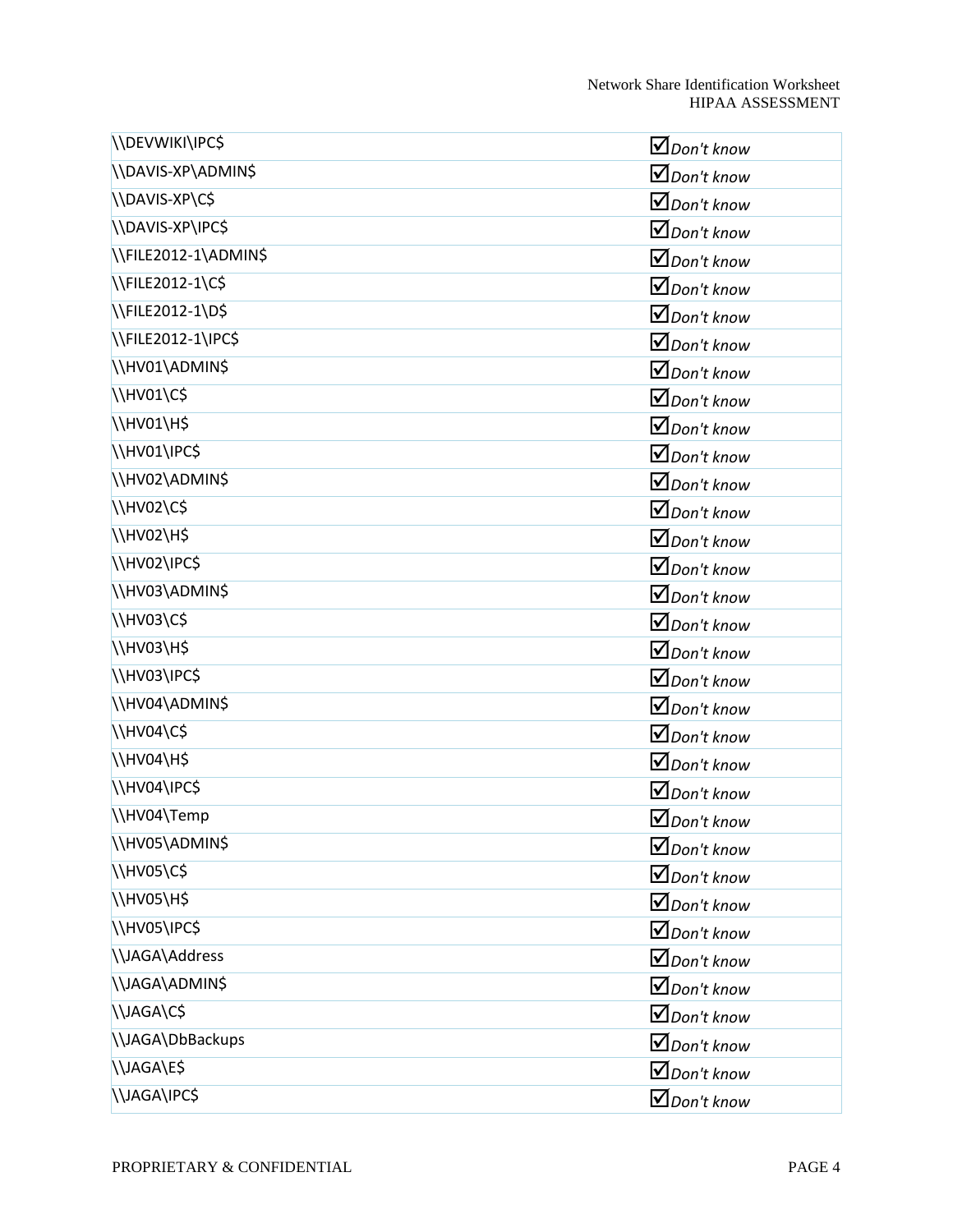| \\JAGA\JAGA.LOG         | Don't know          |
|-------------------------|---------------------|
| \\JAGA\Pandora          | Don't know          |
| \\JAGA\Resources\$      | Don't know          |
| \\JAGA\Share            | Don't know          |
| \\JAGA\TemplatesBackups | Don't know          |
| \\JAGA\vbscript         | Don't know          |
| \\JIM-WIN7\ADMIN\$      | Don't know          |
| \\JIM-WIN7\C\$          | Don't know          |
| \\JIM-WIN7\IPC\$        | Don't know          |
| \\JIM-WIN8\ADMIN\$      | Don't know          |
| \\JIM-WIN8\C\$          | Don't know          |
| \\JIM-WIN8\IPC\$        | Don't know          |
| \\JIM-WIN8\print\$      | Don't know          |
| \\JOES-PC\ADMIN\$       | Don't know          |
| \\JOES-PC\C\$           | Don't know          |
| \\JOES-PC\IPC\$         | Don't know          |
| \\MARKETING-1\ADMIN\$   | Don't know          |
| \\MARKETING-1\C\$       | Don't know          |
| \\MARKETING-1\IPC\$     | Don't know          |
| \\MELKINS-HP\ADMIN\$    | Don't know          |
| \\MELKINS-HP\C\$        | Don't know          |
| \\MELKINS-HP\IPC\$      | Don't know          |
| \\MMAYHEMON1\ADMIN\$    | Don't know          |
| \\MMAYHEMON1\C\$        | Don't know          |
| \\MMAYHEMON1\D\$        | $\Delta$ Don't know |
| \\MMAYHEMON1\IPC\$      | Don't know          |
| \\MWEST-WIN864\ADMIN\$  | Don't know          |
| \\MWEST-WIN864\C\$      | ⊠Don't know         |
| \\MWEST-WIN864\IPC\$    | Don't know          |
| \\MWEST-WIN864\print\$  | ⊠Don't know         |
| \\MWEST-WIN864\Share    | Don't know          |
| \\MWEST-WIN864\xdrive   | ⊠Don't know         |
| \\OPS001\ADMIN\$        | Don't know          |
| \\OPS001\C\$            | ⊠Don't know         |
| \\OPS001\IPC\$          | Don't know          |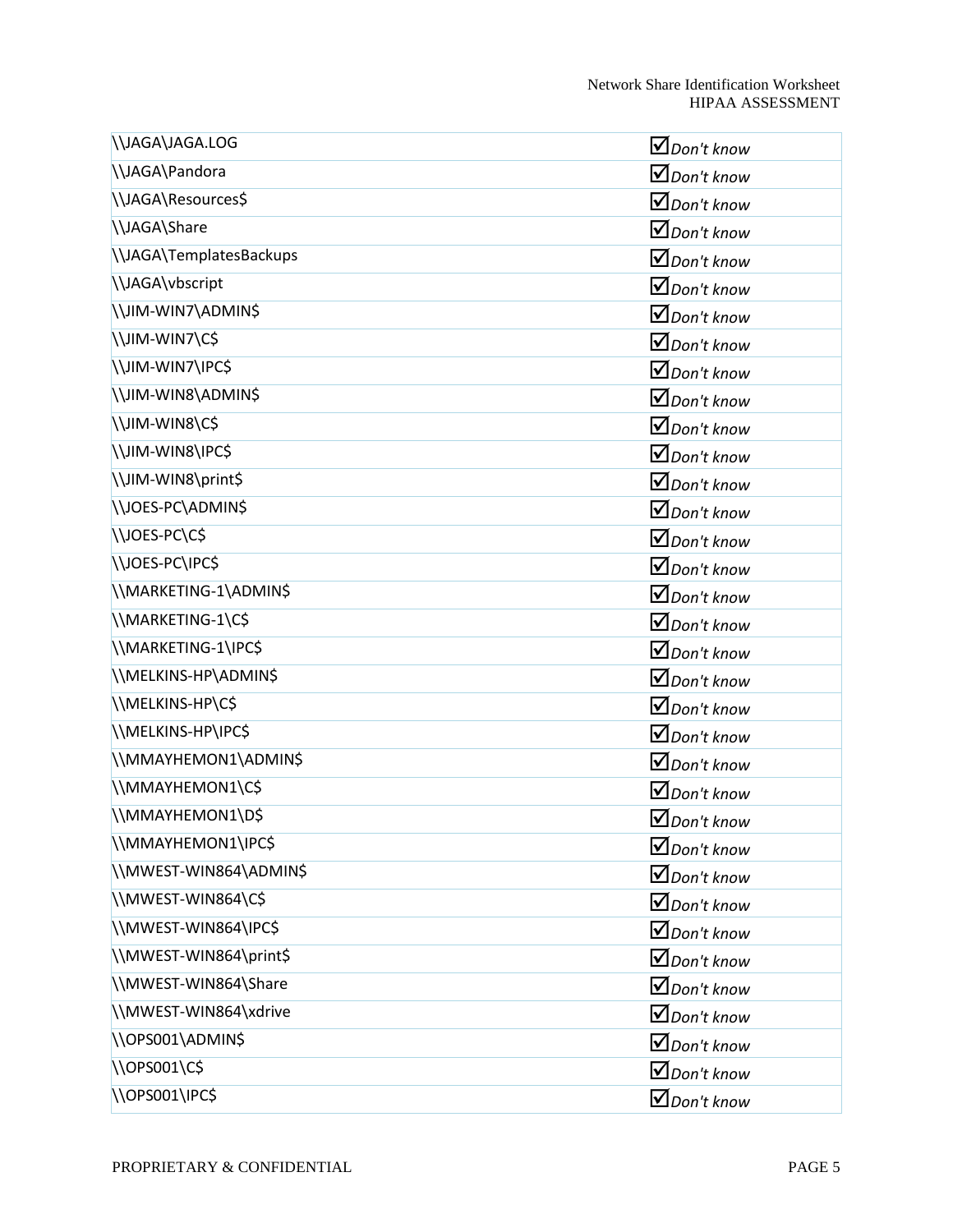| \\PABUILD\ADMIN\$               | Don't know          |
|---------------------------------|---------------------|
| \\PABUILD\C\$                   | Don't know          |
| \\PABUILD\IPC\$                 | Don't know          |
| \\PABUILD\local                 | Don't know          |
| \\PABUILD\Excelsior             | Don't know          |
| \\PABUILD\MYCO Builds           | Don't know          |
| \\PABUILD\MYCOBuild             | Don't know          |
| \\PABUILD\share                 | Don't know          |
| \\PABUILD\Update Services       | <b>△</b> Don't know |
| 3.0 API Samples and Tools       |                     |
| \\MYCOROOTAUTH\ADMIN\$          | Don't know          |
| \\MYCOROOTAUTH\C\$              | Don't know          |
| \\MYCOROOTAUTH\CertEnroll       | Don't know          |
| \\MYCOROOTAUTH\IPC\$            | <b>⊡</b> Don't know |
| \\MYCO-ATL-CORE\ADMIN\$         | Don't know          |
| \\MYCO-ATL-CORE\C\$             | <b>⊡</b> Don't know |
| \\MYCO-ATL-CORE\IPC\$           | Don't know          |
| \\PKWin8\ADMIN\$                | <b>⊡</b> Don't know |
| \\PKWin8\C\$                    | Don't know          |
| \\PKWin8\IPC\$                  | <b>⊡</b> Don't know |
| \\MYCO30DEV\ADMIN\$             | Don't know          |
| \\MYCO30DEV\c drive             | <b>⊡</b> Don't know |
| \\MYCO30DEV\C\$                 | <b>Ø</b> Don't know |
| \\MYCO30DEV\IPC\$               | ⊠Don't know         |
| \\MYCO30DEV\SourceSafe          | Don't know          |
| \\PSIMPSON-                     | Don't know          |
| WIN764\ADMIN\$                  |                     |
| \\PSIMPSON-WIN764\C\$           | Don't know          |
| \\PSIMPSON-WIN764\IPC\$         | Don't know          |
| \\PSIMPSON-WIN764\print\$       | Don't know          |
| \\PSIMPSON-<br>WIN7TEST\ADMIN\$ | $\Delta$ Don't know |
| \\PSIMPSON-WIN7TEST\C\$         | $\Delta$ Don't know |
| \\PSIMPSON-WIN7TEST\IPC\$       | $\Delta$ Don't know |
| \\PSIMPSON1\ADMIN\$             | $\Delta$ Don't know |
| \\PSIMPSON1\C\$                 | $\Delta$ Don't know |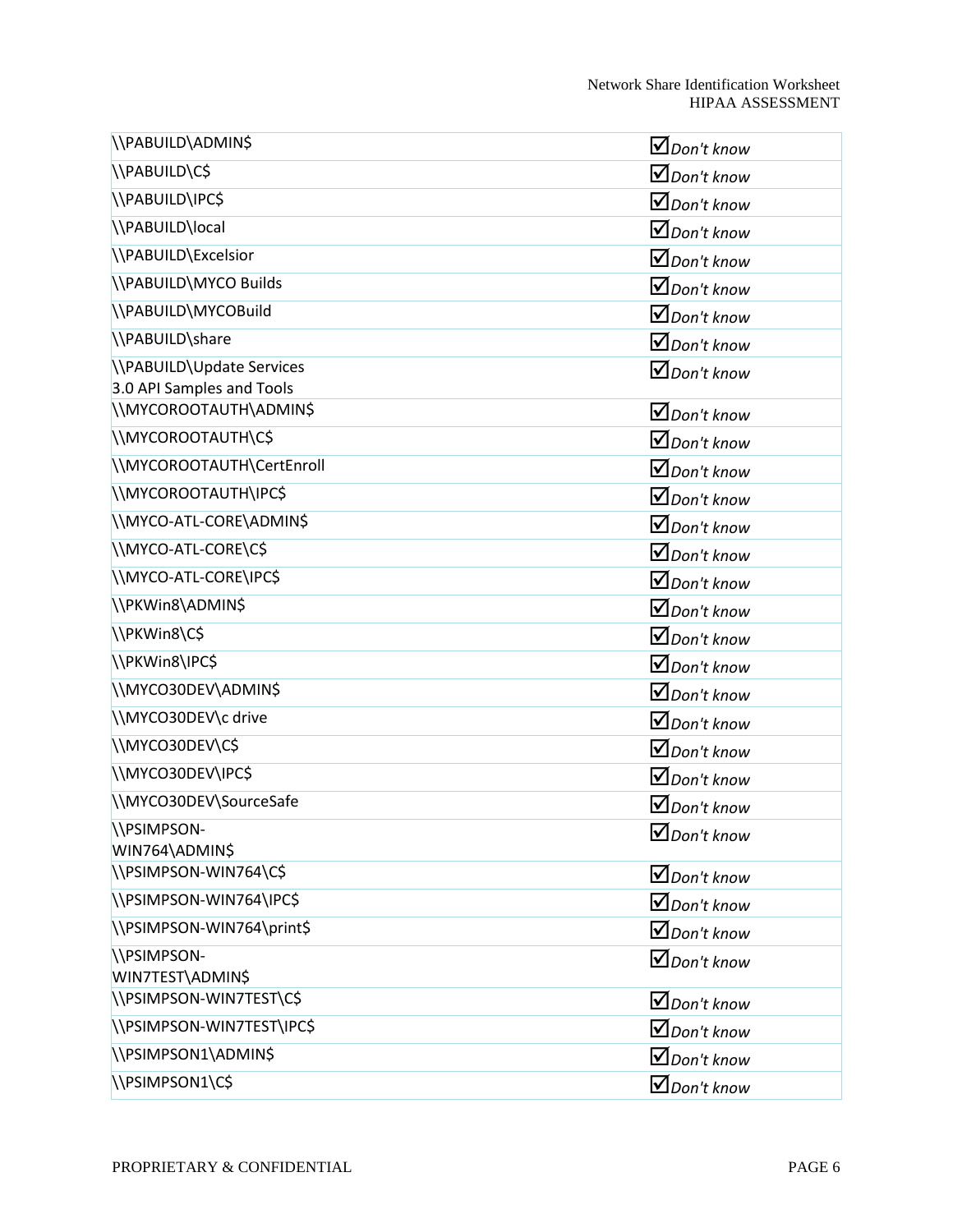| \\PSIMPSON1\IPC\$       | Don't know          |
|-------------------------|---------------------|
| \\RANCOR\ADMIN\$        | Don't know          |
| \\RANCOR\C\$            | Don't know          |
| \\RANCOR\CDROM          | Don't know          |
| \\RANCOR\download       | Don't know          |
| \\RANCOR\IPC\$          | Don't know          |
| \\RANCOR\print\$        | Don't know          |
| \\RANCOR\tfs            | Don't know          |
| \\REX\ADMIN\$           | Don't know          |
| \\REX\C\$               | Don't know          |
| \\REX\csharp bin        | Don't know          |
| \\REX\D\$               | Don't know          |
| \\REX\download          | Don't know          |
| \\REX\F\$               | Don't know          |
| \\REX\G\$               | Don't know          |
| \\REX\IPC\$             | Don't know          |
| \\REX\nda-images        | Don't know          |
| \\REX\pw bundles        | Don't know          |
| \\REX\TW32              | Don't know          |
| \\REX\TW32 bin          | Don't know          |
| \\REX\redist            | Don't know          |
| \\REX\rfshare           | Don't know          |
| \\REX\soucesafe         | Don't know          |
| \\REX\soucesafe2        | Don't know          |
| \\REX\systray           | $\Delta$ Don't know |
| \\SE-DAVIS\ADMIN\$      | Don't know          |
| \\SE-DAVIS\C\$          | Don't know          |
| \\SE-DAVIS\D\$          | ⊠Don't know         |
| \\SE-DAVIS\IPC\$        | Don't know          |
| \\SE-DAVIS\K60_on_jim   | Don't know          |
| \\SE-DAVIS\print\$      | Don't know          |
| \\SE-DAVIS\Q\$          | ⊠Don't know         |
| \\SE-DAVIS\Users        | ⊠Don't know         |
| \\SHAREPOINT-01\ADMIN\$ | Don't know          |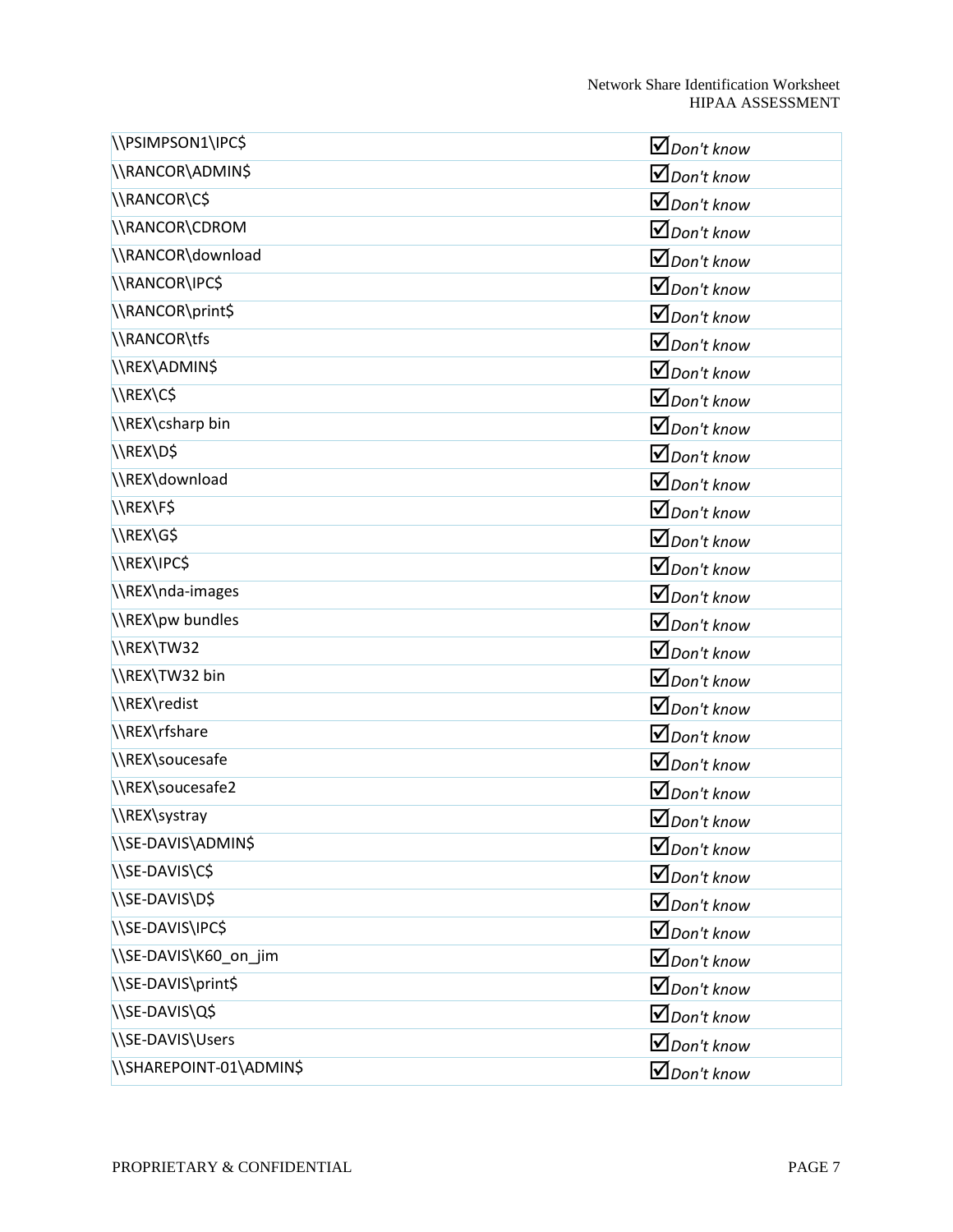#### Network Share Identification Worksheet HIPAA ASSESSMENT

| \\SHAREPOINT-                      | Don't know                        |
|------------------------------------|-----------------------------------|
| 01\Analytics_b59c619c-c655-        |                                   |
| 49ec-999b-90d7c8f05e69             |                                   |
| \\SHAREPOINT-01\C\$                | $\mathbf{\mathcal{D}}$ Don't know |
| \\SHAREPOINT-01\E\$                | <b>Ø</b> Don't know               |
| \\SHAREPOINT-                      | Don't know                        |
| 01\gthrsvc_b59c619c-c655-          |                                   |
| 49ec-999b-90d7c8f05e69-<br>crawl-0 |                                   |
| \\SHAREPOINT-01\IPC\$              | $\Box$ Don't know                 |
| \\SLOW-WIN8\ADMIN\$                | Don't know                        |
| \\SLOW-WIN8\Brother MFC-           | $\mathbf{\nabla}$ Don't know      |
| 9320CW Printer                     |                                   |
| \\SLOW-WIN8\C\$                    | Don't know                        |
| \\SLOW-WIN8\IPC\$                  | Don't know                        |
| \\SLOW-WIN8\print\$                | Don't know                        |
| \\SQL2012-01\ADMIN\$               | ■Don't know                       |
| \\SQL2012-01\C\$                   | ⊠Don't know                       |
| \\SQL2012-01\E\$                   | ■Don't know                       |
| \\SQL2012-01\IPC\$                 | Don't know                        |
| \\STORAGE01\ADMIN\$                | ■Don't know                       |
| \\STORAGE01\C\$                    | Don't know                        |
| \\STORAGE01\CertEnroll             | <b>⊡</b> Don't know               |
| \\STORAGE01\ClientApps             | Don't know                        |
| \\STORAGE01\Common                 | $\Box$ Has ePHI                   |
| \\STORAGE01\D\$                    | Don't know                        |
| \\STORAGE01\E\$                    | ⊠Don't know                       |
| \\STORAGE01\ETemp                  | Don't know                        |
| \\STORAGE01\F\$                    | Don't know                        |
| \\STORAGE01\IPC\$                  | ⊠Don't know                       |
| \\STORAGE01\ISO                    | Don't know                        |
| \\STORAGE01\NS01                   | Don't know                        |
| \\STORAGE01\OldCommon              | Don't know                        |
| \\STORAGE01\REMINST                | ⊠Don't know                       |
| \\STORAGE01\Temp                   | ⊠Don't know                       |
| \\TANDEM\ADMIN\$                   | ⊠Don't know                       |
| \\TANDEM\C\$                       | $\Delta$ Don't know               |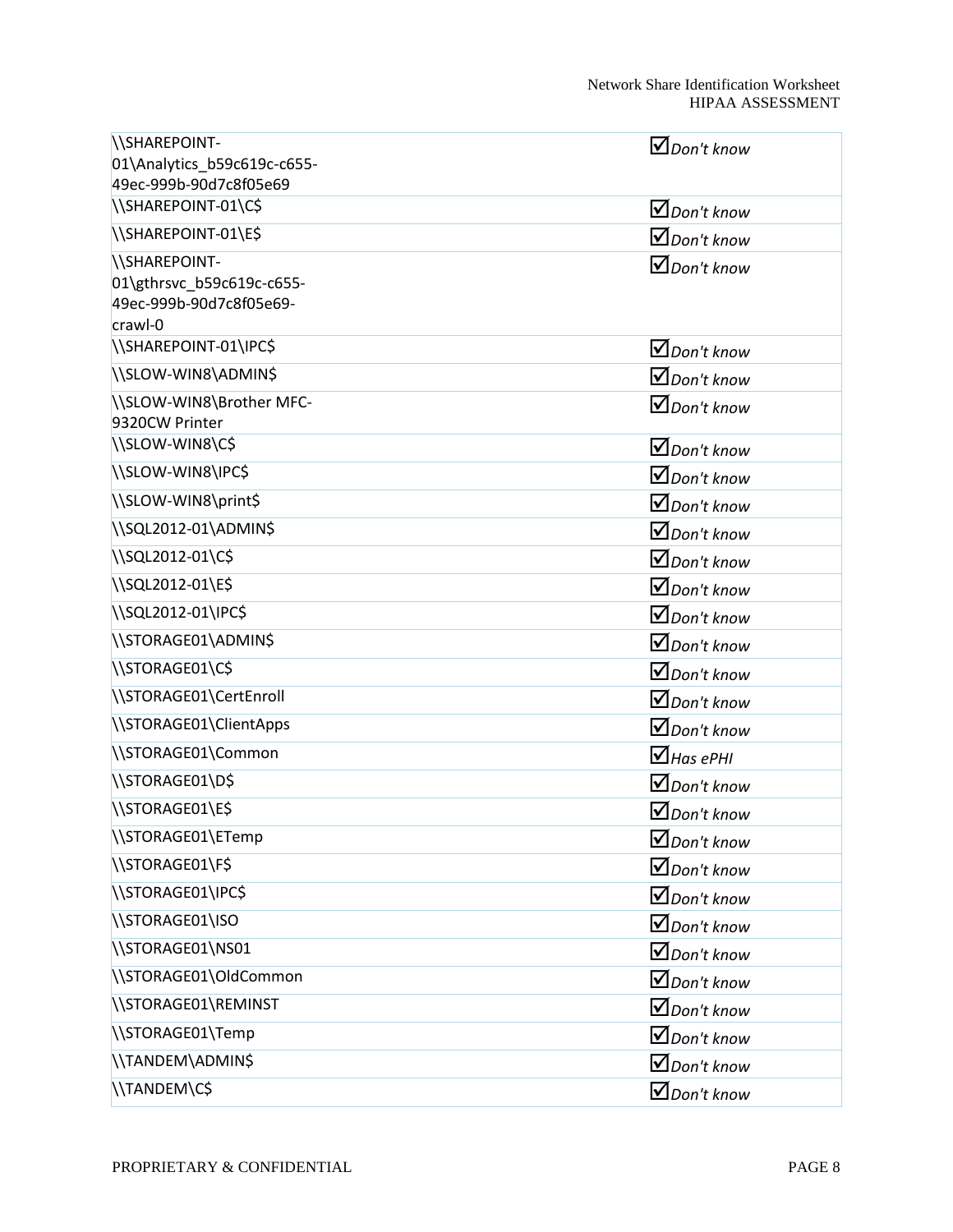| \\TANDEM\E\$      | $\sum$ Don't know            |
|-------------------|------------------------------|
| \\TANDEM\Explorer | $\Box$ Don't know            |
| \\TANDEM\Intel    | $\Box$ Don't know            |
| \\TANDEM\IPC\$    | $\mathbf{\nabla}$ Don't know |
| \\TANDEM\publish  | $\sum$ Don't know            |
| \\TANDEM\Share    | $\Box$ Don't know            |
| \\UTIL01\ADMIN\$  | $\Box$ Don't know            |
| \\UTIL01\C\$      | $\sum$ Don't know            |
| \\UTIL01\IPC\$    | $\mathbf{\nabla}$ Don't know |
| \\UTIL01\NETLOGON | $\Box$ Don't know            |
| \\UTIL01\SYSVOL   | $\sum$ Don't know            |
| \\UTIL12\ADMIN\$  | $\mathbf{\Sigma}$ Don't know |
| \\UTIL12\C\$      | $\mathbf{\Sigma}$ Don't know |
| \\UTIL12\IPC\$    | $\Box$ Don't know            |